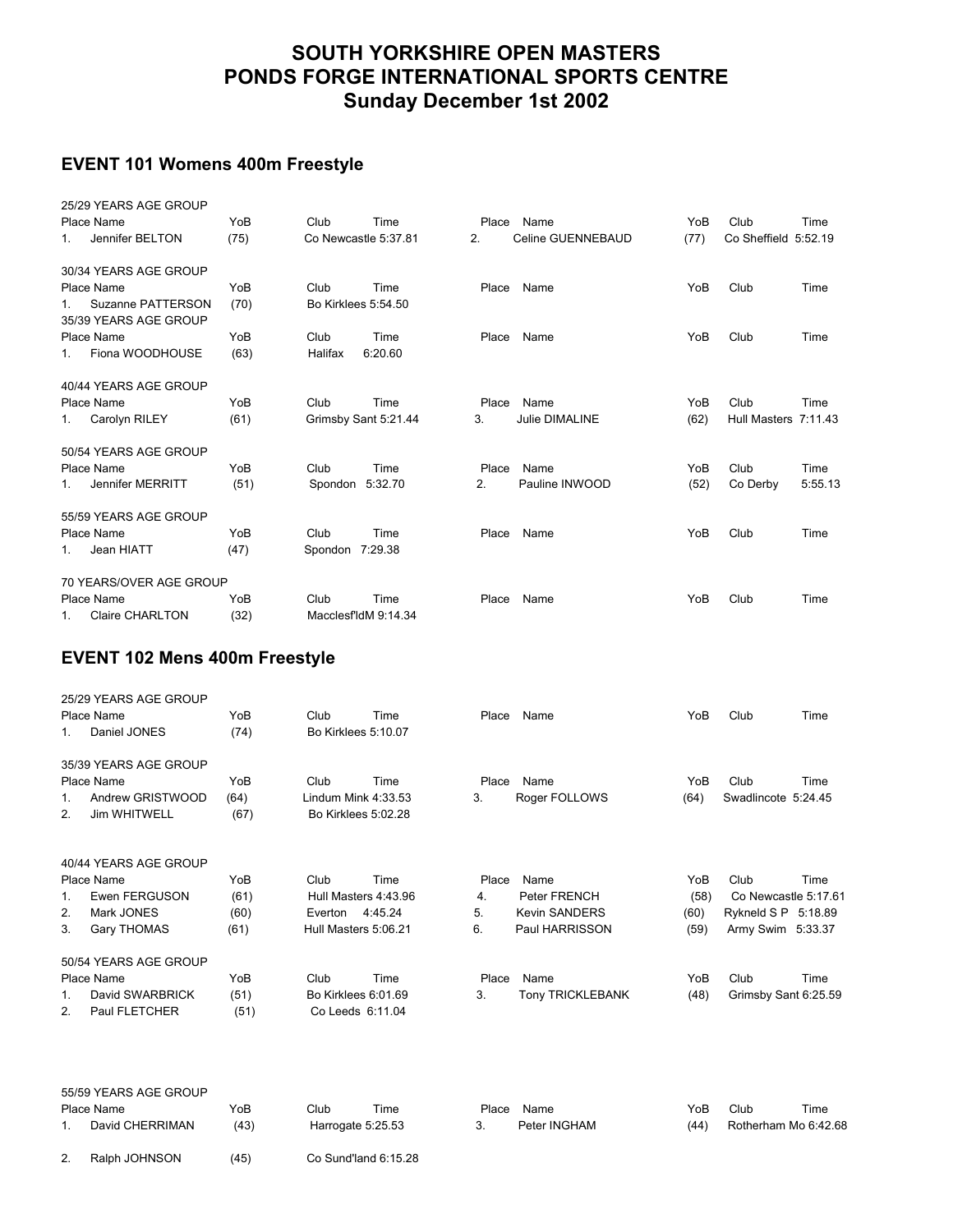|                | 65/69 YEARS AGE GROUP   |      |                      |      |       |              |      |                     |      |
|----------------|-------------------------|------|----------------------|------|-------|--------------|------|---------------------|------|
|                | Place Name              | YoB  | Club                 | Time | Place | Name         | YoB  | Club                | Time |
|                | Eric MILLICAN           | (37) | Rotherham M 6:31.88  |      | 3.    | Dennis BRUNT | (36) | Bo Barnsley 8:05.03 |      |
| 2 <sub>1</sub> | Dennis HARRISON         | (37) | Hull Masters 7:08.51 |      |       |              |      |                     |      |
|                | 70 YEARS/OVER AGE GROUP |      |                      |      |       |              |      |                     |      |
|                | Place Name              | YoB  | Club                 | Time | Place | Name         | YoB  | Club                | Time |
|                | <b>Trever FAULKNER</b>  | (29) | Rykneld S P 9:10.60  |      |       |              |      |                     |      |

#### **EVENT 103 Womens 50m Backstroke**

|    | 25/29 YEARS AGE GROUP |      |                      |       |       |                       |      |                    |       |
|----|-----------------------|------|----------------------|-------|-------|-----------------------|------|--------------------|-------|
|    | Place Name            | YoB  | Club                 | Time  | Place | Name                  | YoB  | Club               | Time  |
| 1. | Caroline SUTTON       | (77) | Co Derby             | 35.62 | 2.    | Celine GUENNEBAUD     | (77) | Co Sheffield       | 40.08 |
|    | 30/34 YEARS AGE GROUP |      |                      |       |       |                       |      |                    |       |
|    | Place Name            | YoB  | Club                 | Time  | Place | Name                  | YoB  | Club               | Time  |
| 1. | Sharon PERRY          | (72) | Co Sheffield         | 39.36 | 2.    | Sarah GREAVES         | (68) | <b>Bo Kirklees</b> | 44.34 |
|    | 35/39 YEARS AGE GROUP |      |                      |       |       |                       |      |                    |       |
|    | Place Name            | YoB  | Club                 | Time  | Place | Name                  | YoB  | Club               | Time  |
| 1. | Carolyn IRVINE        | (63) | <b>Bo Kirklees</b>   | 38.50 | 3.    | <b>Kirsten PEARCE</b> | (67) | <b>Bo Kirklees</b> | 41.09 |
| 2. | Lynne DAWSON          | (67) | Chapeltown           | 38.60 | 4.    | Jackie TIMMING        | (65) | Swadlincote        | 42.54 |
|    | 40/44 YEARS AGE GROUP |      |                      |       |       |                       |      |                    |       |
|    | Place Name            | YoB  | Club                 | Time  | Place | Name                  | YoB  | Club               | Time  |
| 1. | Julie PHILLIPS        | (58) | Trident              | 43.99 |       |                       |      |                    |       |
|    | 45/49 YEARS AGE GROUP |      |                      |       |       |                       |      |                    |       |
|    | Place Name            | YoB  | Club                 | Time  | Place | Name                  | YoB  | Club               | Time  |
| 1. | Wendy OFFORD          | (54) | <b>Bo Kirklees</b>   | 41.13 | 2.    | Jackie HUGHES         | (53) | Lindum Mink        | 44.55 |
|    | 50/54 YEARS AGE GROUP |      |                      |       |       |                       |      |                    |       |
|    | Place Name            | YoB  | Club                 | Time  | Place | Name                  | YoB  | Club               | Time  |
| 1. | Lisa DEARMAN          | (52) | <b>Bo Kirklees</b>   | 42.68 |       |                       |      |                    |       |
|    | 60/64 YEARS AGE GROUP |      |                      |       |       |                       |      |                    |       |
|    | Place Name            | YoB  | Club                 | Time  | Place | Name                  | YoB  | Club               | Time  |
| 1. | Jenny MARTIN          | (38) | Stockport Mo 1:01.65 |       |       |                       |      |                    |       |
|    | 65/69 YEARS AGE GROUP |      |                      |       |       |                       |      |                    |       |
|    | Place Name            | YoB  | Club                 | Time  | Place | Name                  | YoB  | Club               | Time  |
| 1. | <b>Betty GRAYSON</b>  | (35) | Hull Masters 1:04.24 |       |       |                       |      |                    |       |
|    | 19/24 YEARS AGE GROUP |      |                      |       |       |                       |      |                    |       |
|    | Place Name            | YoB  | Club                 | Time  | Place | Name                  | YoB  | Club               | Time  |
| 1. | Julia YEOMAN          | (82) | <b>Bo Kirklees</b>   | 33.43 | 3.    | Gemma SYKES           | (81) | <b>Bo Kirklees</b> | 38.14 |
| 2. | Katy GRIFFITHS        | (83) | <b>Bo Kirklees</b>   | 34.11 |       |                       |      |                    |       |

# **EVENT 104 Mens 50m Backstroke**

| Place Name           | YoB              | Club                                                                                                              | Time  |                                           | Name                   | YoB   | Club         | Time         |
|----------------------|------------------|-------------------------------------------------------------------------------------------------------------------|-------|-------------------------------------------|------------------------|-------|--------------|--------------|
| James HUBBARD        | (73)             | York City                                                                                                         | 31.78 |                                           |                        |       |              |              |
|                      |                  |                                                                                                                   |       |                                           |                        |       |              |              |
| Place Name           | YoB              | Club                                                                                                              | Time  | Place                                     | Name                   | YoB   | Club         | Time         |
| Warren BEW           | (71)             |                                                                                                                   | 34.51 | 2.                                        | Christopher ADAMS      | (70)  | Rotherham Mo | 40.09        |
|                      |                  |                                                                                                                   |       |                                           |                        |       |              |              |
| Place Name           | YoB              | Club                                                                                                              | Time  | Place                                     | Name                   | YoB   | Club         | Time         |
| Steve CONWAY<br>(66) | (64)<br>Co Leeds | 32.40                                                                                                             |       | 31.53                                     |                        |       |              | Stuart HOYLE |
|                      |                  |                                                                                                                   |       |                                           |                        |       |              |              |
| Place Name           | YoB              | Club                                                                                                              | Time  | Place                                     | Name                   | YoB   | Club         | Time         |
|                      | (62)             | <b>Bo Kirklees</b>                                                                                                | 34.81 | 4.                                        | <b>Chris MOORCROFT</b> | (58)  | Rykneld S P  | 42.85        |
| Alan MARSH           | (61)             |                                                                                                                   | 34.97 | 5.                                        | <b>Christian GREEN</b> | (60)  | Rykneld S P  | 45.51        |
| Mark JONES           | (60)             | Everton                                                                                                           | 37.77 |                                           |                        |       |              |              |
|                      |                  | 25/29 YEARS AGE GROUP<br>30/34 YEARS AGE GROUP<br>35/39 YEARS AGE GROUP<br>40/44 YEARS AGE GROUP<br>Tony FAWTHROP |       | Chapeltown<br>Loughborough<br>Rykneld S P |                        | Place |              | 2.           |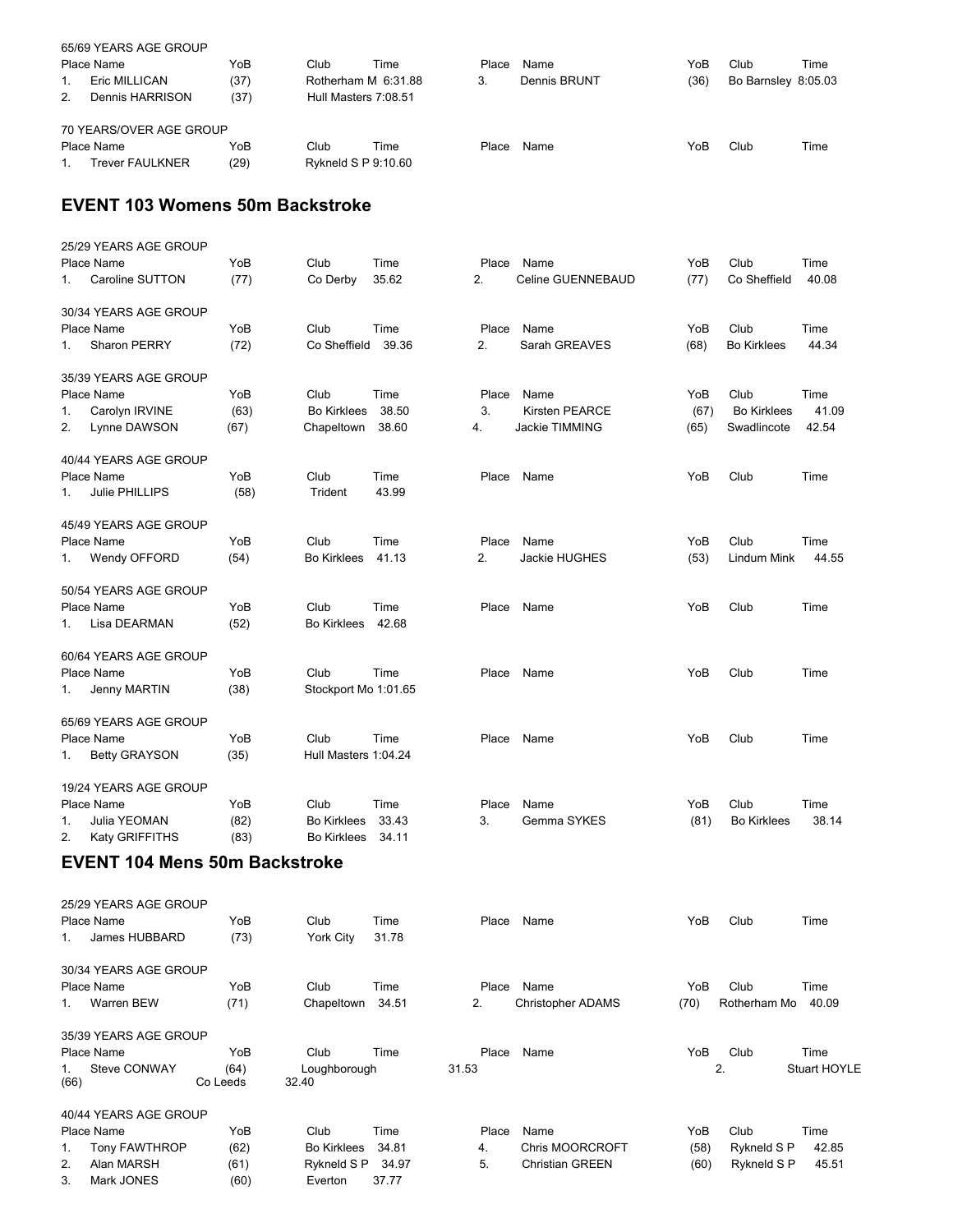|                | 45/49 YEARS AGE GROUP   |      |                    |       |       |                        |      |                    |       |
|----------------|-------------------------|------|--------------------|-------|-------|------------------------|------|--------------------|-------|
|                | Place Name              | YoB  | Club               | Time  | Place | Name                   | YoB  | Club               | Time  |
| $1_{-}$        | <b>Brian GODFREY</b>    | (55) | <b>Bo Kirklees</b> | 32.91 |       |                        |      |                    |       |
|                | 50/54 YEARS AGE GROUP   |      |                    |       |       |                        |      |                    |       |
|                | Place Name              | YoB  | Club               | Time  | Place | Name                   | YoB  | Club               | Time  |
| 1.             | <b>Raymond BUTTERS</b>  | (51) | Harrogate          | 38.70 | 2.    | Graeme SHUTT           | (49) | Co Sund'land       | 44.46 |
|                | 55/59 YEARS AGE GROUP   |      |                    |       |       |                        |      |                    |       |
|                | Place Name              | YoB  | Club               | Time  | Place | Name                   | YoB  | Club               | Time  |
| $1_{-}$        | Carl BUTLER             | (44) | Army Swim 42.50    |       | 3.    | Ralph JOHNSON          | (45) | Co Sund'land       | 43.91 |
| 2.             | Peter INGHAM            | (44) | Rotherham Mo 43.90 |       |       |                        |      |                    |       |
|                | 65/69 YEARS AGE GROUP   |      |                    |       |       |                        |      |                    |       |
|                | Place Name              | YoB  | Club               | Time  | Place | Name                   | YoB  | Club               | Time  |
| 1.             | <b>Bill MOORE</b>       | (37) | Halifax            | 41.16 | 2.    | <b>Michael KELLY</b>   | (36) | Rotherham Mo       | 44.26 |
|                | 70 YEARS/OVER AGE GROUP |      |                    |       |       |                        |      |                    |       |
|                | Place Name              | YoB  | Club               | Time  | Place | Name                   | YoB  | Club               | Time  |
| 1.             | Raoul FELD              | (30) | Grimsby Sant 47.28 |       | 3.    | <b>Trever FAULKNER</b> | (29) | Rykneld S P        | 59.67 |
| 2 <sub>1</sub> | <b>Walter FULLER</b>    | (31) | Bo Barnsley 47.41  |       |       |                        |      |                    |       |
|                | 19/24 YEARS AGE GROUP   |      |                    |       |       |                        |      |                    |       |
|                | Place Name              | YoB  | Club               | Time  | Place | Name                   | YoB  | Club               | Time  |
| 1.             | <b>Philip PRATT</b>     | (81) | East Leeds         | 29.05 | 4.    | Callum RIDING          | (81) | <b>Bo Kirklees</b> | 33.74 |
| 2.             | Simon MARSHALL          | (80) | Sheffield C        | 30.94 | 5.    | Andrew THOMAS          | (79) | Co Sheffield       | 39.13 |
| 3.             | <b>Richard HALL</b>     | (78) | <b>Bo Kirklees</b> | 31.79 |       |                        |      |                    |       |

# **EVENT 105 Womens 100m Butterfly**

| 25/29 YEARS AGE GROUP          |      |                      |         |                |                    |      |                    |         |
|--------------------------------|------|----------------------|---------|----------------|--------------------|------|--------------------|---------|
| Place Name                     | YoB  | Club                 | Time    | Place          | Name               | YoB  | Club               | Time    |
| Aneska BINKS<br>1.             | (77) | Leic Peng 1:09.83    |         |                |                    |      |                    |         |
| 30/34 YEARS AGE GROUP          |      |                      |         |                |                    |      |                    |         |
| Place Name                     | YoB  | Club                 | Time    | Place          | Name               | YoB  | Club               | Time    |
| Elizabeth SIMPSON<br>$1_{-}$   | (72) | Trident              | 1:10.75 | 2.             | <b>Helen AKERS</b> | (71) | Trident            | 1:16.93 |
| 40/44 YEARS AGE GROUP          |      |                      |         |                |                    |      |                    |         |
| Place Name                     | YoB  | Club                 | Time    | Place          | Name               | YoB  | Club               | Time    |
| <b>Brenda GRACE</b><br>$1_{-}$ | (59) | Hull Masters 1:26.91 |         | 2 <sub>1</sub> | Jane DONARSKI      | (62) | <b>Bo Kirklees</b> | 1:42.73 |
| 60/64 YEARS AGE GROUP          |      |                      |         |                |                    |      |                    |         |
| Place Name                     | YoB  | Club                 | Time    | Place          | Name               | YoB  | Club               | Time    |
| Jenny MARTIN                   | (38) | Stockport Mo DNF     |         |                |                    |      |                    |         |
| 19/24 YEARS AGE GROUP          |      |                      |         |                |                    |      |                    |         |
| Place Name                     | YoB  | Club                 | Time    | Place          | Name               | YoB  | Club               | Time    |
| Lois FARRIER<br>1.             | (82) | Bo Kirklees 1:11.42  |         | 2.             | <b>Tracy DUNN</b>  | (82) | <b>Bo Kirklees</b> | 1:12.30 |
|                                |      |                      |         |                |                    |      |                    |         |

# **EVENT 106 Mens 100m Butterfly**

| $1_{-}$        | 25/29 YEARS AGE GROUP<br>Place Name<br><b>Robert LILLEY</b> | YoB<br>(76) | Club<br>Co Leeds 1:04.81    | Time | Place | Name          | YoB  | Club                | Time    |
|----------------|-------------------------------------------------------------|-------------|-----------------------------|------|-------|---------------|------|---------------------|---------|
|                | 30/34 YEARS AGE GROUP                                       |             |                             |      |       |               |      |                     |         |
| $1_{\cdot}$    | Place Name<br>Martin ANDERSEN                               | YoB<br>(72) | Club<br>Bo Kirklees 1:03.94 | Time | Place | Name          | YoB  | Club                | Time    |
|                | 35/39 YEARS AGE GROUP                                       |             |                             |      |       |               |      |                     |         |
|                | Place Name                                                  | YoB         | Club                        | Time | Place | Name          | YoB  | Club                | Time    |
| $1_{-}$        | Andrew WYCHERLEY                                            | (65)        | Co Sheffield 1:04.89        |      | 3.    | Stuart HORNER | (63) | Bo Barnsley 1:20.90 |         |
| 2 <sub>1</sub> | Andrew GRISTWOOD                                            | (64)        | Lindum Mink 1:11.20         |      |       |               |      |                     |         |
|                | 40/44 YEARS AGE GROUP                                       |             |                             |      |       |               |      |                     |         |
|                | Place Name                                                  | YoB         | Club                        | Time | Place | Name          | YoB  | Club                | Time    |
| 1              | Ewen FERGUSON                                               | (61)        | Hull Masters 1:10.04        |      | 2.    | Mark JONES    | (60) | Everton             | 1:15.30 |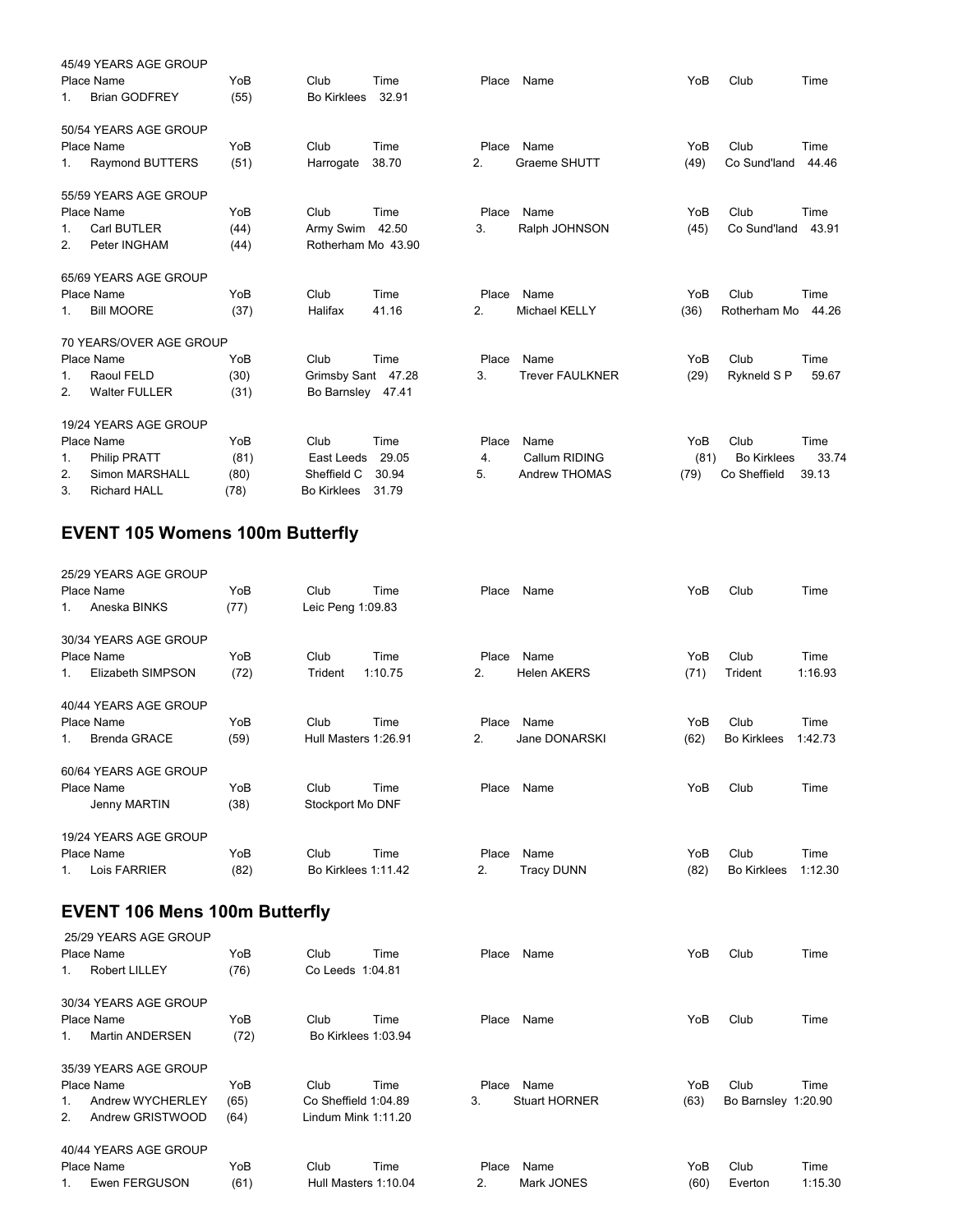|         | 45/49 YEARS AGE GROUP<br>Place Name | YoB  | Club                  | Time    | Place | Name               | YoB  | Club                 | Time    |
|---------|-------------------------------------|------|-----------------------|---------|-------|--------------------|------|----------------------|---------|
| $1_{-}$ | <b>Richard SWALLOW</b>              | (56) | Halifax               | 1:11.06 | 2.    | <b>Barry MUNKS</b> | (54) | Sheffield C          | 1:47.07 |
|         | 50/54 YEARS AGE GROUP               |      |                       |         |       |                    |      |                      |         |
|         | Place Name                          | YoB  | Club                  | Time    | Place | Name               | YoB  | Club                 | Time    |
| 1.      | Paul FLETCHER                       | (51) | Co Leeds 1:46.09      |         |       |                    |      |                      |         |
|         | 55/59 YEARS AGE GROUP               |      |                       |         |       |                    |      |                      |         |
|         | Place Name                          | YoB  | Club                  | Time    | Place | Name               | YoB  | Club                 | Time    |
| $1_{-}$ | David CHERRIMAN                     | (43) | Harrogate 1:14.85     |         | 3.    | Peter INGHAM       | (44) | Rotherham Mo 1:52.84 |         |
| 2.      | Alan ROGERS                         | (45) | Aireborough 1:34.66   |         |       |                    |      |                      |         |
|         | 65/69 YEARS AGE GROUP               |      |                       |         |       |                    |      |                      |         |
|         | Place Name                          | YoB  | Club                  | Time    | Place | Name               | YoB  | Club                 | Time    |
|         | John WARD                           | (37) | Sheffield C DIS T 3L. |         |       |                    |      |                      |         |
|         | 19/24 YEARS AGE GROUP               |      |                       |         |       |                    |      |                      |         |
|         | Place Name                          | YoB  | Club                  | Time    | Place | Name               | YoB  | Club                 | Time    |
| $1_{-}$ | Mike STIRZAKER                      | (79) | Swinton               | 58.53   | 2.    | Daniel SPEDDING    | (78) | Co Sheffield         | 1:06.65 |

# **EVENT 107 Womens 4x25m Medley Team 100yrs +**

| Place Name           | YoB  | Club                 | Time | Place | Name                       | YoB  | Club                |  |
|----------------------|------|----------------------|------|-------|----------------------------|------|---------------------|--|
| 1. City of Sheffield |      | Co Sheffield 1:03.91 |      |       | <b>Borough of Kirklees</b> | (00) | Bo Kieklees 1:11.00 |  |
| 2. City of Sheffield | (00) | Co Sheffield 1:08.87 |      |       | Chapeltown                 |      | Chapeltown 1:13.72  |  |

## **EVENT 108 Mens 4x25m Medley Team 100yrs. +**

|     | Place Name        | YoB | Club         | ⊺ime  | Place | Name            | YoE  | Club         | Time  |
|-----|-------------------|-----|--------------|-------|-------|-----------------|------|--------------|-------|
| . . | City of Sheffield |     | Co Sheffield | 56.88 |       | Rotherham Metro | (00) | Rotherham Mo | 57.09 |

## **EVENT 109 Womens 4x25m Medley Team 160yrs +**

| Place Name          | YoB  | Club                | Time | Place Name           | YoB | Club                | Time |
|---------------------|------|---------------------|------|----------------------|-----|---------------------|------|
| Borough of Kirklees | (00) | Bo Kirklees 1:11.66 |      | Rykneld Sharley Park |     | Rykneld S P 1:23.06 |      |

#### **EVENT 110 Mens 4x25m Medley Team 160yrs +**

|    | Place Name           | YoB | Club                   | Time | Place | Name                 | YoB | Club                 | Time    |
|----|----------------------|-----|------------------------|------|-------|----------------------|-----|----------------------|---------|
|    | Borough of Kirklees  |     | Bo Kirklees 57.31      |      | 4.    | Sheffield City       |     | Sheffield C 1:04.28  |         |
| 2. | Rotherham Metro      |     | Rotherham Mo 59.78     |      | -5.   | Harrogate            |     | Harrogate            | 1:04.34 |
|    | 3. City of Sheffield |     | $Co$ Sheffield 1:00.12 |      | б.    | Rykneld Sharley Park |     | Rykneld $SP$ 1:09.96 |         |

#### **EVENT 111 Womens 50m Breaststroke**

| 1.          | 25/29 YEARS AGE GROUP<br>Place Name<br>Aneska BINKS | YoB<br>(77) | Club<br>Leic Peng  | Time<br>36.73 | Place<br>2. | Name<br>Jacqueline DYER | YoB<br>(73) | Club<br>Co Sheffield | Time<br>46.56 |
|-------------|-----------------------------------------------------|-------------|--------------------|---------------|-------------|-------------------------|-------------|----------------------|---------------|
|             | 30/34 YEARS AGE GROUP                               |             |                    |               |             |                         |             |                      |               |
|             | Place Name                                          | YoB         | Club               | Time          | Place       | Name                    | YoB         | Club                 | Time          |
| $1_{\cdot}$ | Sarah KRIEL-KAY                                     | (71)        | Co Sheffield       | 37.72         |             |                         |             |                      |               |
|             | 35/39 YEARS AGE GROUP                               |             |                    |               |             |                         |             |                      |               |
|             | Place Name                                          | YoB         | Club               | Time          | Place       | Name                    | YoB         | Club                 | Time          |
| 1.          | Lynne DAWSON                                        | (67)        | Chapeltown         | 41.60         | 4.          | Jackie TIMMINS          | (65)        | Swadlincote          | 45.15         |
| 2.          | Kirsten PEARCE                                      | (67)        | <b>Bo Kirklees</b> | 41.92         | 5.          | <b>Audrey BROWN</b>     | (63)        | Swadlincote          | 48.46         |
| 3.          | Philippa COWNIE                                     | (64)        | Co Sheffield       | 44.21         |             |                         |             |                      |               |
|             | 40/44 YEARS AGE GROUP                               |             |                    |               |             |                         |             |                      |               |

| Club | Place Name<br>Time | YoB  | Club               | Time |                            |      | Place              | Name YoB |
|------|--------------------|------|--------------------|------|----------------------------|------|--------------------|----------|
|      | Carolyn RILEY      | (61) | Grimsby Sant 38.73 |      | Jane DONARSKI              | (62) | <b>Bo Kirklees</b> | 47.36    |
| 2.   | Alvson WALROND     | (61) | Chapeltown 47.17   |      | <b>Christine MOORCROFT</b> | (58) | Rykneld S P        | 47.93    |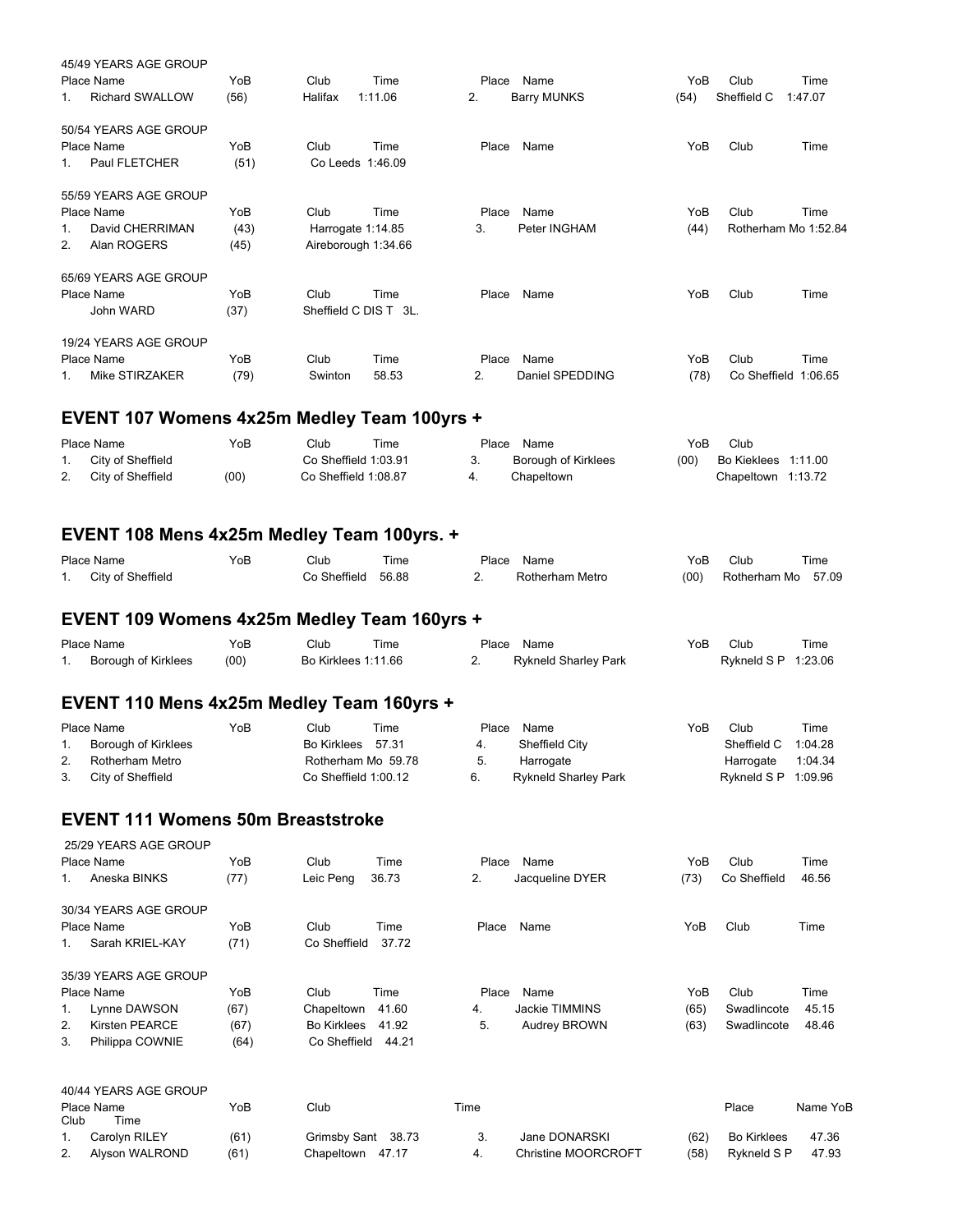|                | 45/49 YEARS AGE GROUP                                    |              |                                          |                |             |                                 |             |                              |                   |
|----------------|----------------------------------------------------------|--------------|------------------------------------------|----------------|-------------|---------------------------------|-------------|------------------------------|-------------------|
| Club           | Place Name<br>Time                                       | YoB          | Club                                     |                | Time        |                                 |             | Place                        | Name YoB          |
| 1.<br>2.       | Sally SHIELDS<br>Jackie HUGHES                           | (54)<br>(53) | <b>Bo Kirklees</b><br>Lindum Mink        | 40.36<br>43.21 | 3.          | Diana KAYE                      | (53)        | <b>Bo Kirklees</b>           | 46.40             |
|                | 50/54 YEARS AGE GROUP                                    |              |                                          |                |             |                                 |             |                              |                   |
| Club           | Place Name<br>Time                                       | YoB          | Club                                     |                | Time        |                                 |             | Place                        | Name YoB          |
| 1 <sub>1</sub> | Jennifer MERRITT                                         | (51)         | Spondon                                  | 40.15          | 2.          | Pauline INWOOD                  | (52)        | Co Derby                     | 46.78             |
| 1.             | 55/59 YEARS AGE GROUP<br>Place Name<br>Susan SILVERSIDES | YoB<br>(46)  | Club<br>York City                        | Time<br>47.40  | Place       | Name<br><b>Bridget RICKWOOD</b> | YoB<br>(47) | Club<br><b>Bo Kirklees</b>   | Time<br>DIS T 1L. |
| 1.             | 60/64 YEARS AGE GROUP<br>Place Name<br>Jenny MARTIN      | YoB<br>(38)  | Club<br>Stockport Mo                     | Time<br>59.69  | Place       | Name                            | YoB         | Club                         | Time              |
|                | 65/69 YEARS AGE GROUP                                    |              |                                          |                |             |                                 |             |                              |                   |
| 1.             | Place Name<br><b>Violette CASEY</b>                      | YoB<br>(35)  | Club<br>Grimsby Sant 55.34               | Time           | Place<br>2. | Name<br><b>Betty GRAYSON</b>    | YoB<br>(35) | Club<br>Hull Masters 1:04.09 | Time              |
|                | 19/24 YEARS AGE GROUP                                    |              |                                          |                |             |                                 |             |                              |                   |
|                | Place Name                                               | YoB          | Club                                     | Time           | Place       | Name                            | YoB         | Club                         | Time              |
| 1.<br>2.       | Julia YEOMAN<br><b>Tracy DUNN</b>                        | (82)<br>(82) | <b>Bo Kirklees</b><br><b>Bo Kirklees</b> | 35.63<br>38.89 | 3.          | Michelle HANLON                 | (79)        | Co Leeds                     | 50.31             |

## **EVENT 112 Mens 50m Breaststroke**

|    | 25/29 YEARS AGE GROUP    |      |                     |       |       |                         |      |                    |            |
|----|--------------------------|------|---------------------|-------|-------|-------------------------|------|--------------------|------------|
|    | PlaceName                | YoB  | Club                | Time  | Place | Name                    | YoB  | Club               | Time       |
| 1. | Samuel PARKES            | (76) | East Leeds          | 33.21 |       | <b>Richard GARRETT</b>  | (74) | Co Sheffield       | DIS SA 1L. |
| 2. | Paul BRIGGS              | (73) | Halifax             | 35.65 |       |                         |      |                    |            |
|    | 30/34 YEARS AGE GROUP    |      |                     |       |       |                         |      |                    |            |
|    | Place Name               | YoB  | Club                | Time  | Place | Name                    | YoB  | Club               | Time       |
| 1. | <b>Christopher ADAMS</b> | (70) | Rotherham Mo 38.76  |       | 2.    | <b>Warren BEW</b>       | (71) | Chapeltown         | 39.22      |
|    | 35/39 YEARS AGE GROUP    |      |                     |       |       |                         |      |                    |            |
|    | Place Name               | YoB  | Club                | Time  | Place | Name                    | YoB  | Club               | Time       |
| 1. | Carl SUGDEN              | (67) | Harrogate           | 34.40 | 4.    | Mick ROWBOTTOM          | (66) | Aireborough        | 39.16      |
| 2. | lan HARRIS               | (66) | Wetherby            | 35.02 | 5.    | Roger FOLLOWS           | (64) | Swadlincote        | 41.94      |
| 3. | Simon WRIGHT             | (67) | Co Sheffield        | 36.08 | 6.    | Dale WHITE              | (63) | Rykneld S P        | 46.53      |
|    | 40/44 YEARS AGE GROUP    |      |                     |       |       |                         |      |                    |            |
|    | Place Name               | YoB  | Club                | Time  | Place | Name                    | YoB  | Club               | Time       |
| 1. | <b>Gary THOMAS</b>       | (61) | <b>Hull Masters</b> | 34.17 | 6.    | Mark JONES              | (60) | Everton            | 38.96      |
| 2. | <b>Kevan BROWN</b>       | (60) | <b>Bo Kirklees</b>  | 34.72 | 7.    | <b>Chris MOORCROFT</b>  | (58) | Rykneld S P        | 44.66      |
| 3. | <b>Chris CHARNLEY</b>    | (58) | Co Leeds            | 36.34 | 8.    | <b>Howard WILLIAMS</b>  | (61) | Loughborough       | 44.77      |
| 4. | Keith DOWNING            | (58) | Co Sheffield        | 36.58 | 9.    | <b>Christian GREEN</b>  | (60) | Rykneld S P        | 45.69      |
| 5. | Michael DAWES            | (59) | Rotherham Mo 37.93  |       |       |                         |      |                    |            |
|    | 45/49 YEARS AGE GROUP    |      |                     |       |       |                         |      |                    |            |
|    | Place Name               | YoB  | Club                | Time  | Place | Name                    | YoB  | Club               | Time       |
| 1. | Robert STEEL             | (57) | Nottingham          | 36.33 | 2.    | <b>Richard SWALLOW</b>  | (56) | Halifax            | 37.51      |
| 3. | Stephen COOPER           | (56) | <b>Hull Masters</b> | 39.88 | 4.    | <b>Barry SUMMERS</b>    | (57) | <b>Bo Kirklees</b> | 41.78      |
|    | 50/54 YEARS AGE GROUP    |      |                     |       |       |                         |      |                    |            |
|    | Place Name               | YoB  | Club                | Time  | Place | Name                    | YoB  | Club               | Time       |
| 1. | Godfrey GREEN            | (49) | Co Lincoln P        | 38.93 | 2.    | <b>Tony TRICKLEBANK</b> | (48) | Grimsby Sant 41.93 |            |
|    |                          |      |                     |       |       |                         |      |                    |            |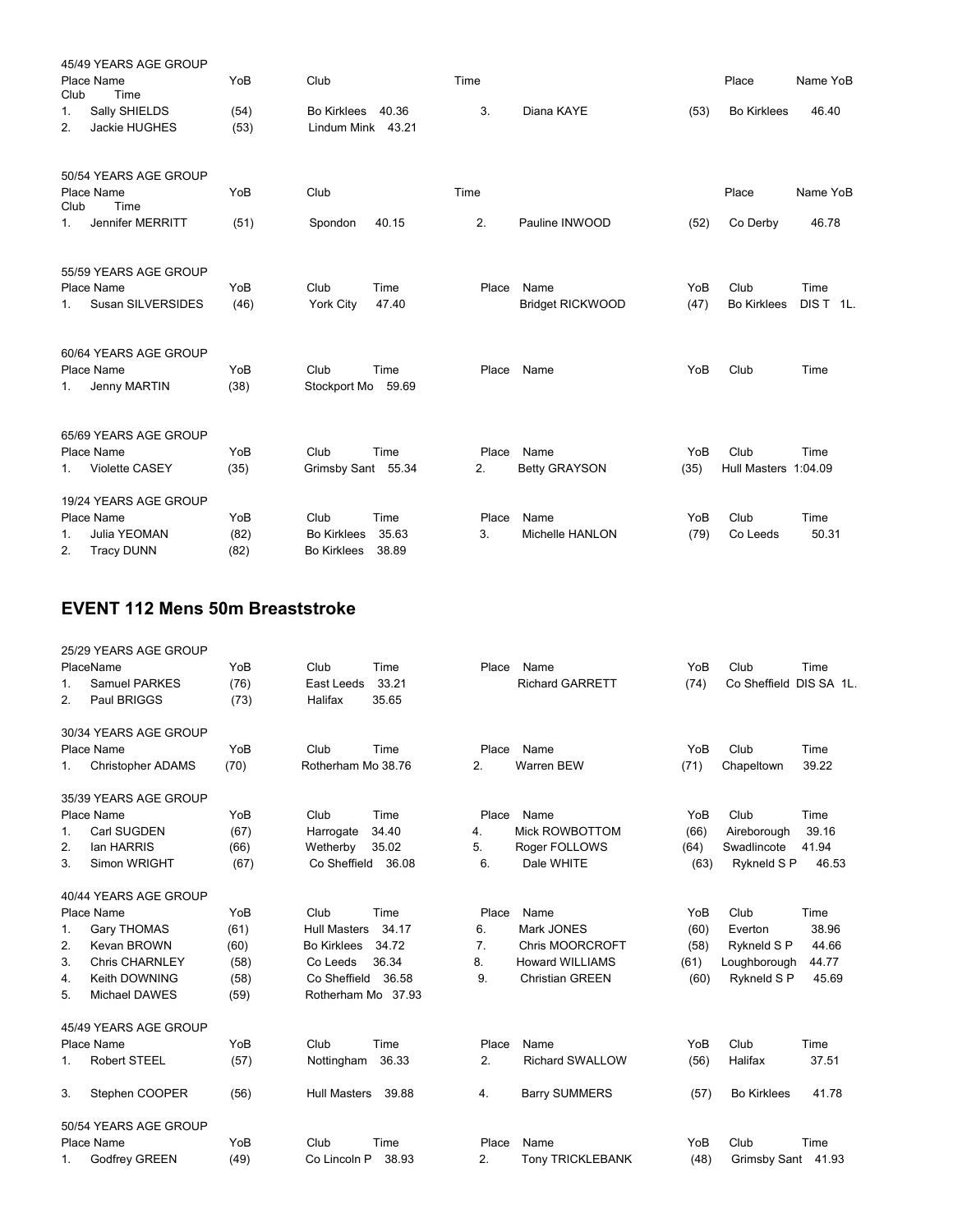|         | 55/59 YEARS AGE GROUP   |      |                   |       |       |                   |      |                    |       |
|---------|-------------------------|------|-------------------|-------|-------|-------------------|------|--------------------|-------|
|         | Place Name              | YoB  | Club              | Time  | Place | Name              | YoB  | Club               | Time  |
| 1.      | Carl BUTLER             | (44) | Army Swim         | 43.06 | 2.    | Peter INGHAM      | (44) | Rotherham Mo       | 43.73 |
|         | 60/64 YEARS AGE GROUP   |      |                   |       |       |                   |      |                    |       |
|         | Place Name              | YoB  | Club              | Time  | Place | Name              | YoB  | Club               | Time  |
| $1_{-}$ | James REDMAN            | (39) | York City         | 49.35 |       |                   |      |                    |       |
|         | 65/69 YEARS AGE GROUP   |      |                   |       |       |                   |      |                    |       |
|         | Place Name              | YoB  | Club              | Time  | Place | Name              | YoB  | Club               | Time  |
| $1_{-}$ | <b>Bill MOORE</b>       | (37) | Halifax           | 38.46 |       |                   |      |                    |       |
|         | 70 YEARS/OVER AGE GROUP |      |                   |       |       |                   |      |                    |       |
|         | Place Name              | YoB  | Club              | Time  | Place | Name              | YoB  | Club               | Time  |
| 1.      | <b>Walter FULLER</b>    | (31) | Bo Barnsley 48.38 |       | 2.    | Norman GREENFIELD | (32) | Barnsley           | 51.88 |
|         | 19/24 YEARS AGE GROUP   |      |                   |       |       |                   |      |                    |       |
|         | Place Name              | YoB  | Club              | Time  | Place | Name              | YoB  | Club               | Time  |
| 1.      | Darren BURCHELL         | (83) | Co Leeds          | 31.90 | 3.    | Robert GOTHARD    | (78) | <b>Bo Kirklees</b> | 39.02 |
| 2.      | Andrew ROBERTSHAW       | (80) | Halifax           | 32.21 |       |                   |      |                    |       |
|         |                         |      |                   |       |       |                   |      |                    |       |

# **EVENT 113 Womens 200m Freestyle**

| 25/29 YEARS AGE GROUP          |      |                      |                      |       |                 |      |                      |         |
|--------------------------------|------|----------------------|----------------------|-------|-----------------|------|----------------------|---------|
| Place Name                     | YoB  | Club                 | Time                 | Place | Name            | YoB  | Club                 | Time    |
| Caroline SUTTON<br>1.          | (77) | Co Derby 2:30.64     |                      | 3.    | Naomi HENSON    | (76) | Gainsborough 3:07.31 |         |
| <b>Colleen BRISTOW</b><br>2.   | (75) |                      | Hull Masters 2:48.86 |       |                 |      |                      |         |
| 30/34 YEARS AGE GROUP          |      |                      |                      |       |                 |      |                      |         |
| Place Name                     | YoB  | Club                 | Time                 | Place | Name            | YoB  | Club                 | Time    |
| Kaye ARBON<br>1.               | (72) | Co Derby 2:44.02     |                      | 2.    | Catherine BACON | (69) | Co Sheffield 2:54.32 |         |
| 35/39 YEARS AGE GROUP          |      |                      |                      |       |                 |      |                      |         |
| Place Name                     | YoB  | Club                 | Time                 | Place | Name            | YoB  | Club                 | Time    |
| Fiona WOODHOUSE<br>1.          | (63) | Halifax              | 3:01.38              |       |                 |      |                      |         |
| 40/44 YEARS AGE GROUP          |      |                      |                      |       |                 |      |                      |         |
| Place Name                     | YoB  | Club                 | Time                 | Place | Name            | YoB  | Club                 | Time    |
| <b>Brenda GRACE</b><br>$1_{-}$ | (59) | Hull Masters 2:31.59 |                      | 3.    | Julie PEARSON   | (61) | <b>Bo Kirklees</b>   | 2:58.61 |
| Jane DONARSKI<br>2.            | (62) | Bo Kirklees 2:57.91  |                      | 4.    | Julie DIMALINE  | (62) | Hull Masters 3:25.72 |         |
| 45/49 YEARS AGE GROUP          |      |                      |                      |       |                 |      |                      |         |
| Place Name                     | YoB  | Club                 | Time                 | Place | Name            | YoB  | Club                 | Time    |
| Sally SHIELDS<br>1.            | (54) | Bo Kirklees 2:47.90  |                      |       |                 |      |                      |         |
| 55/59 YEARS AGE GROUP          |      |                      |                      |       |                 |      |                      |         |
| Place Name                     | YoB  | Club                 | Time                 | Place | Name            | YoB  | Club                 | Time    |
| Jean HIATT<br>1.               | (47) | Spondon 3:42.14      |                      |       |                 |      |                      |         |
| 70 YEARS/OVER AGE GROUP        |      |                      |                      |       |                 |      |                      |         |
| Place Name                     | YoB  | Club                 | Time                 | Place | Name            | YoB  | Club                 | Time    |
| <b>Claire CHARLTON</b><br>1.   | (32) |                      | MacclesfldM 5:01.66  |       |                 |      |                      |         |
| 19/24 YEARS AGE GROUP          |      |                      |                      |       |                 |      |                      |         |
| Place Name                     | YoB  | Club                 | Time                 | Place | Name            | YoB  | Club                 | Time    |
| Elizabeth FISH<br>1.           | (82) | Bo Kirklees 2:14.31  |                      | 2.    | Jessica PARMAN  | (78) | Sheffield C          | 2:27.30 |
|                                |      |                      |                      |       |                 |      |                      |         |

# **EVENT 114 Mens 200m Freestyle**

| 25/29 YEARS AGE GROUP |      |                     |      |       |             |      |          |         |
|-----------------------|------|---------------------|------|-------|-------------|------|----------|---------|
| Place Name            | YoB  | Club                | Time | Place | Name        | YoB  | Club     | Time    |
| Daniel JONES          | (74) | Bo Kirklees 2:20.42 |      |       | Dave TURNER | (73) | Co Derby | 2:23.80 |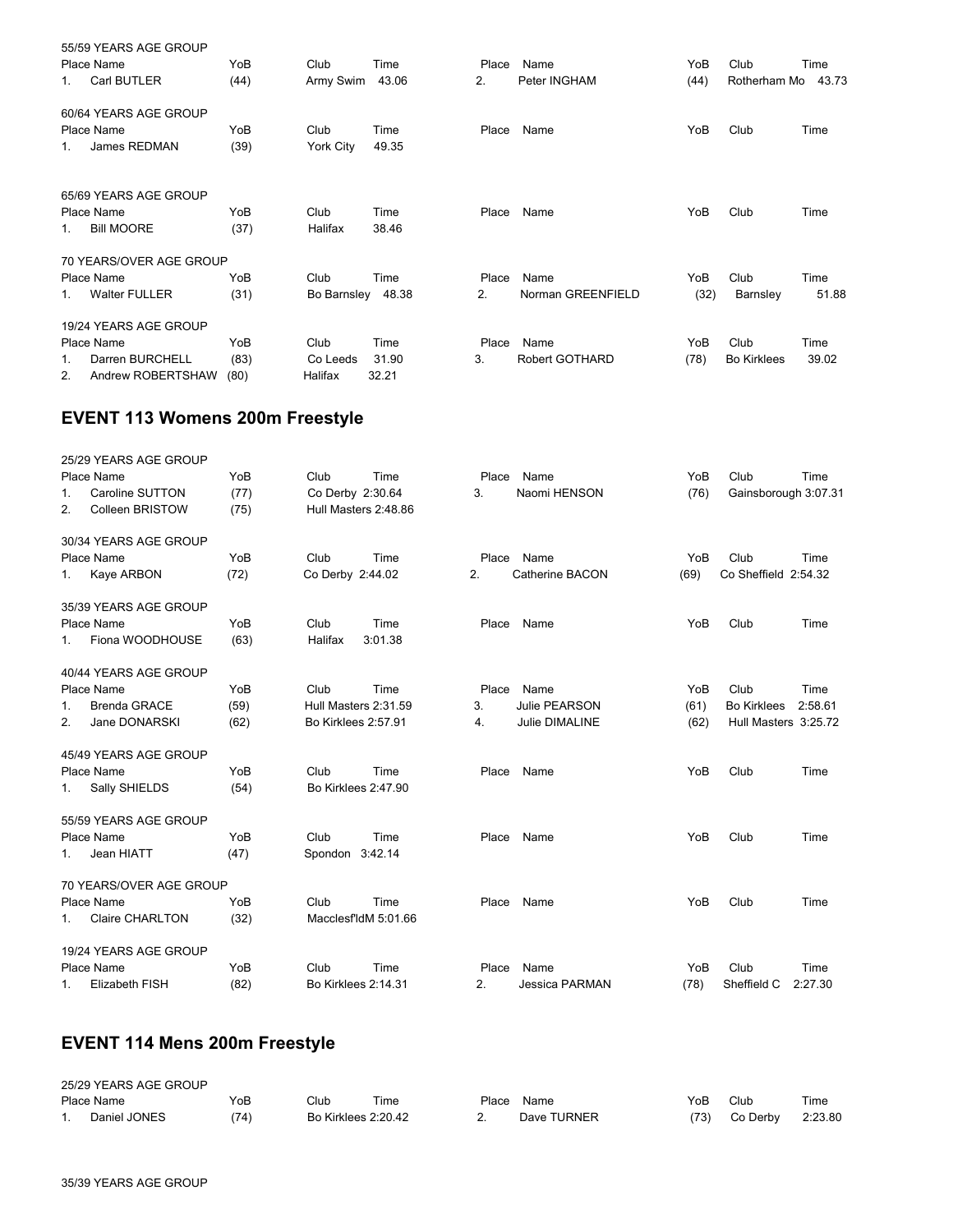| 1.<br>2.<br>3. | Place Name<br>Andrew GRISTWOOD<br>Stuart HOYLE<br>Jim WHITWELL | YoB<br>(64)<br>(66)<br>(67) | Club<br>Lindum Mink 2:09.88<br>Co Leeds 2:15.71<br>Bo Kirklees 2:19.55 | Time    | Place<br>$\overline{4}$ .<br>5. | Name<br>Carl SUGDEN<br><b>Stuart HORNER</b> | YoB<br>(67)<br>(63) | Club<br>Harrogate<br>Bo Barnsley 2:30.79 | Time<br>2:22.59 |
|----------------|----------------------------------------------------------------|-----------------------------|------------------------------------------------------------------------|---------|---------------------------------|---------------------------------------------|---------------------|------------------------------------------|-----------------|
|                | 40/44 YEARS AGE GROUP                                          |                             |                                                                        |         |                                 |                                             |                     |                                          |                 |
|                | Place Name                                                     | YoB                         | Club                                                                   | Time    | Place                           | Name                                        | YoB                 | Club                                     | Time            |
| 1.<br>2.       | <b>Ewen FERGUSON</b><br>Mark JONES                             | (61)<br>(60)                | Hull Masters 2:14.68<br>Everton                                        | 2:18.39 | 3.<br>4.                        | <b>Kevin SANDERS</b><br>Kevin PERRETT       | (60)<br>(60)        | Rykneld S P<br>Co Sheffield 3:04.14      | 2:29.88         |
| 1.             | 45/49 YEARS AGE GROUP<br>Place Name<br>Paul IBBOTSON           | YoB<br>(54)                 | Club<br>Wetherby 2:34.44                                               | Time    | Place                           | Name                                        | YoB                 | Club                                     | Time            |
|                | 50/54 YEARS AGE GROUP                                          |                             |                                                                        |         |                                 |                                             |                     |                                          |                 |
|                | Place Name                                                     | YoB                         | Club                                                                   | Time    | Place                           | Name                                        | YoB                 | Club                                     | Time            |
| 1.             | Raymond BUTTERS                                                | (51)                        | Harrogate 2:26.77                                                      |         | 4.                              | Paul FLETCHER                               | (51)                | Co Leeds                                 | 2:56.89         |
| 2.             | <b>Walter MACK</b>                                             | (51)                        | Co Newcastle 2:51.27                                                   |         | 5.                              | <b>Tony TRICKLEBANK</b>                     | (48)                | Grimsby Sant 3:02.09                     |                 |
| 3.             | David SWARBRICK                                                | (51)                        | Bo Kirklees 2:51.32                                                    |         |                                 |                                             |                     |                                          |                 |
|                | 55/59 YEARS AGE GROUP                                          |                             |                                                                        |         |                                 |                                             |                     |                                          |                 |
|                | Place Name                                                     | YoB                         | Club                                                                   | Time    | Place                           | Name                                        | YoB                 | Club                                     | Time            |
| 1.             | Peter INGHAM                                                   | (44)                        | Rotherham Mo 3:02.76                                                   |         | 2.                              | Ralph JOHNSON                               | (45)                | Co Sund'land 3:05.22                     |                 |
|                | 65/69 YEARS AGE GROUP                                          |                             |                                                                        |         |                                 |                                             |                     |                                          |                 |
|                | Place Name                                                     | YoB                         | Club                                                                   | Time    | Place                           | Name                                        | YoB                 | Club                                     | Time            |
| 1.             | John WARD                                                      | (37)                        | Sheffield C 2:58.07                                                    |         |                                 |                                             |                     |                                          |                 |
|                | 19/24 YEARS AGE GROUP                                          |                             |                                                                        |         |                                 |                                             |                     |                                          |                 |
|                | Place Name                                                     | YoB                         | Club                                                                   | Time    | Place                           | Name                                        | YoB                 | Club                                     | Time            |
| 1.             | Robert CHILDS                                                  | (80)                        | East Leeds 2:04.69                                                     |         |                                 |                                             |                     |                                          |                 |

# **EVENT 115 Womens 50m Butterfly**

|         | 25/29 YEARS AGE GROUP |      |                    |       |       |                    |      |              |       |
|---------|-----------------------|------|--------------------|-------|-------|--------------------|------|--------------|-------|
|         | Place Name            | YoB  | Club               | Time  | Place | Name               | YoB  | Club         | Time  |
| 1.      | Aneska BINKS          | (77) | Leic Peng          | 30.61 | 3.    | Jennifer BELTON    | (75) | Co Newcastle | 36.66 |
| 2.      | <b>Bernice COWTON</b> | (75) | Co Sheffield 33.50 |       |       |                    |      |              |       |
|         | 30/34 YEARS AGE GROUP |      |                    |       |       |                    |      |              |       |
|         | Place Name            | YoB  | Club               | Time  | Place | Name               | YoB  | Club         | Time  |
| 1.      | Jacqui GRAHAM         | (72) | Co Sheffield       | 33.24 | 3.    | <b>Helen AKERS</b> | (71) | Trident      | 33.83 |
| 2.      | Rachel CLINKARD       | (71) | Co Newcastle 33.57 |       |       |                    |      |              |       |
|         | 35/39 YEARS AGE GROUP |      |                    |       |       |                    |      |              |       |
|         | Place Name            | YoB  | Club               | Time  | Place | Name               | YoB  | Club         | Time  |
| $1_{-}$ | Debra BARLOW          | (63) | Chapeltown         | 39.32 | 2.    | Audrey BROWN       | (63) | Swadlincote  | 39.70 |
|         | 40/44 YEARS AGE GROUP |      |                    |       |       |                    |      |              |       |
|         | Place Name            | YoB  | Club               | Time  | Place | Name               | YoB  | Club         | Time  |
| 1.      | Carolyn RILEY         | (61) | Grimsby Sant 35.09 |       | 2.    | Julie PHILLIPS     | (58) | Trident      | 42.98 |
|         | 45/49 YEARS AGE GROUP |      |                    |       |       |                    |      |              |       |
|         | Place Name            | YoB  | Club               | Time  | Place | Name               | YoB  | Club         | Time  |
| 1.      | Wendy OFFORD          | (54) | <b>Bo Kirklees</b> | 42.01 |       |                    |      |              |       |
|         | 50/54 YEARS AGE GROUP |      |                    |       |       |                    |      |              |       |
|         | Place Name            | YoB  | Club               | Time  | Place | Name               | YoB  | Club         | Time  |
| 1.      | Lisa DEARMAN          | (52) | <b>Bo Kirklees</b> | 42.14 |       |                    |      |              |       |
|         | 55/59 YEARS AGE GROUP |      |                    |       |       |                    |      |              |       |
|         | Place Name            | YoB  | Club               | Time  | Place | Name               | YoB  | Club         | Time  |
| 1.      | Mary HOLLAND          | (46) | Trident            | 44.70 |       |                    |      |              |       |
|         | 60/64 YEARS AGE GROUP |      |                    |       |       |                    |      |              |       |
|         | Place Name            | YoB  | Club               | Time  | Place | Name               | YoB  | Club         | Time  |
| 1.      | Jenny MARTIN          | (38) | Stockport Mo 56.76 |       |       |                    |      |              |       |
|         |                       |      |                    |       |       |                    |      |              |       |

65/69 YEARS AGE GROUP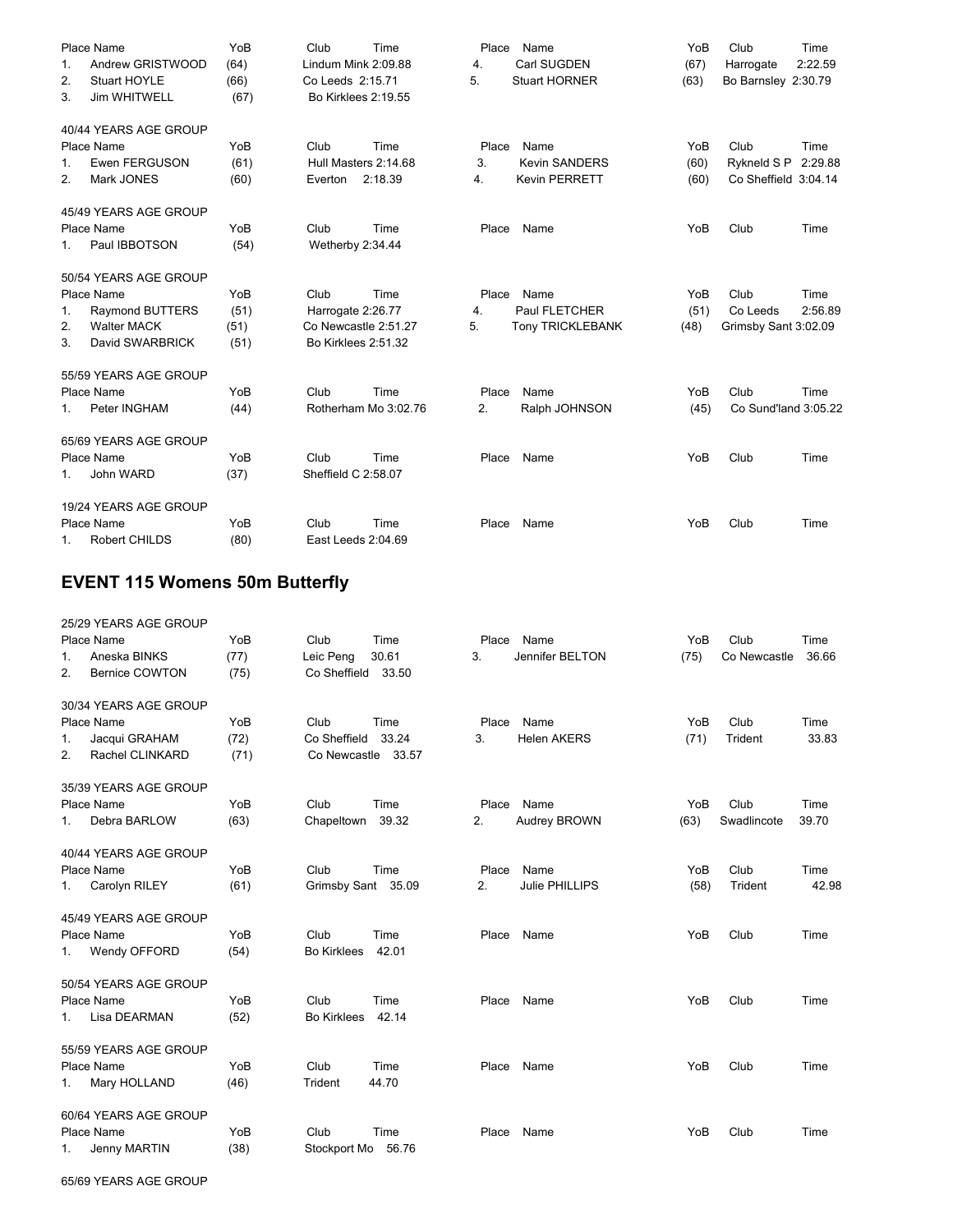|    | Place Name                                        | YoB  | Club                 | Time  | Place | Name           | YoB  | Club               | Time  |
|----|---------------------------------------------------|------|----------------------|-------|-------|----------------|------|--------------------|-------|
|    | <b>Betty GRAYSON</b>                              | (35) | Hull Masters 1:04.11 |       |       |                |      |                    |       |
|    | 70 YEARS/OVER AGE GROUP                           |      |                      |       |       |                |      |                    |       |
|    | Place Name                                        | YoB  | Club                 | Time  | Place | Name           | YoB  | Club               | Time  |
|    | (32)<br>MacclesfldM DIS SA 1L.<br>Claire CHARLTON |      |                      |       |       |                |      |                    |       |
|    | 19/24 YEARS AGE GROUP                             |      |                      |       |       |                |      |                    |       |
|    | Place Name                                        | YoB  | Club                 | Time  | Place | Name           | YoB  | Club               | Time  |
| 1. | Tracy DUNN                                        | (82) | <b>Bo Kirklees</b>   | 31.61 | 4.    | Gemma SYKES    | (81) | <b>Bo Kirklees</b> | 36.58 |
| 2. | Katy GRIFFITHS                                    | (83) | <b>Bo Kirklees</b>   | 33.10 | 5.    | Eleanor PARKES | (83) | East Leeds         | 36.81 |
| 3. | Rebecca WATERS                                    | (82) | <b>Bath Dolphin</b>  | 34.22 |       |                |      |                    |       |

# **EVENT 116 Mens 50m Butterfly**

|               | 25/29 YEARS AGE GROUP  |      |                             |                              |      |                              |
|---------------|------------------------|------|-----------------------------|------------------------------|------|------------------------------|
|               | Place Name             | YoB  | Club<br>Time                | Place<br>Name                | YoB  | Club<br>Time                 |
| 1.            | <b>Richard SMITH</b>   | (77) | York City<br>27.78          | Lee QUICKMIRE<br>4.          | (77) | 31.19<br>Wetherby            |
| 2.            | Robert LILLEY          | (76) | 28.47<br>Co Leeds           | 5.<br>Samuel PARKES          | (76) | 32.85<br>East Leeds          |
| 3.            | <b>Richard GREGORY</b> | (77) | Sheffield C<br>30.18        | <b>Ben ASPINALL</b><br>6.    | (73) | <b>Bo Kirklees</b><br>36.81  |
|               | 30/34 YEARS AGE GROUP  |      |                             |                              |      |                              |
|               | Place Name             | YoB  | Time<br>Club                | Place<br>Name                | YoB  | Club<br>Time                 |
| 1.            | Martin ANDERSEN        | (72) | <b>Bo Kirklees</b><br>28.90 | 4.<br><b>John FARRELLY</b>   | (70) | Co Sheffield<br>33.92        |
| 2.            | Warren BEW             | (71) | Chapeltown<br>31.11         | 5.<br>lain LAING             | (71) | Co Newcastle<br>34.22        |
| 3.            | Mark HOWELLS           | (69) | Co Derby<br>32.35           |                              |      |                              |
|               | 35/39 YEARS AGE GROUP  |      |                             |                              |      |                              |
|               | Place Name             | YoB  | Club<br>Time                | Place<br>Name                | YoB  | Club<br>Time                 |
| 1.            | Andrew WYCHERLEY       | (65) | Co Sheffield<br>28.48       | 3.<br>Roger FOLLOWS          | (64) | 35.73<br>Swadlincote         |
| 2.            | <b>James MACKEY</b>    | (66) | Co Newcastle 32.04          |                              |      |                              |
|               | 40/44 YEARS AGE GROUP  |      |                             |                              |      |                              |
|               | Place Name             | YoB  | Club<br>Time                | Place<br>Name                | YoB  | Club<br>Time                 |
| $\mathbf 1$ . | David EMERSON          | (62) | Co Leeds<br>26.57           | 2.<br><b>Kevan BROWN</b>     | (60) | <b>Bo Kirklees</b><br>31.27  |
| 3.            | Alan MARSH             | (61) | Rykneld S P<br>32.12        | 6.<br><b>Chris MOORCROFT</b> | (58) | Rykneld S P<br>38.20         |
| 4.            | <b>Andrew KELLY</b>    | (62) | Rotherham Mo32.64           | <b>Christian GREEN</b>       | (60) | Rykneld S P DNF              |
| 5.            | Mark JONES             | (60) | 34.51<br>Everton            |                              |      |                              |
|               | 45/49 YEARS AGE GROUP  |      |                             |                              |      |                              |
|               | <b>Place Name</b>      | YoB  | Club<br>Time                | Place<br>Name                | YoB  | Club<br>Time                 |
| 1.            | <b>Brian GODFREY</b>   | (55) | <b>Bo Kirklees</b><br>30.02 | 3.<br>Stephen COOPER         | (56) | 36.29<br><b>Hull Masters</b> |
| 2.            | Andy SCUTT             | (57) | Co Sheffield<br>33.13       | 4.<br>Paul WATSON            | (55) | Swadlincote<br>36.64         |
|               |                        |      |                             |                              |      |                              |
|               | 55/59 YEARS AGE GROUP  |      |                             |                              |      |                              |
|               | Place Name             | YoB  | Club<br>Time                | Place<br>Name                | YoB  | Club<br>Time                 |
| 1.            | David CHERRIMAN        | (43) | Harrogate<br>32.77          | 3.<br>Carl BUTLER            | (44) | 41.94<br>Army Swim           |
| 2.            | Alan ROGERS            | (45) | 39.79<br>Aireborough        | 4.<br>Peter INGHAM           | (44) | Rotherham Mo 44.02           |
|               | 65/69 YEARS AGE GROUP  |      |                             |                              |      |                              |
|               | Place Name             | YoB  | Club<br>Time                | Place<br>Name                | YoB  | Club<br>Time                 |
| 1.            | John WARD              | (37) | Sheffield C<br>38.56        | 3.<br>Dennis HARRISON        | (37) | <b>Hull Masters</b><br>41.34 |
| 2.            | <b>Bill MOORE</b>      | (37) | Halifax<br>40.63            | 4.<br>Dennis BRUNT           | (36) | Bo Barnsley<br>51.92         |
|               | 19/24 YEARS AGE GROUP  |      |                             |                              |      |                              |
|               | Place Name             | YoB  | Club<br>Time                | Place<br>Name                | YoB  | Club<br>Time                 |
| 1.            | Mike STIRZAKER         | (79) | 26.28<br>Swinton            | 3.<br><b>Robert GOTHARD</b>  | (78) | <b>Bo Kirklees</b><br>33.03  |
| 2.            | Daniel SPEDDING        | (78) | Co Sheffield<br>29.21       | 4.<br>Aidan McGLYNN          | (80) | 33.08<br>East Leeds          |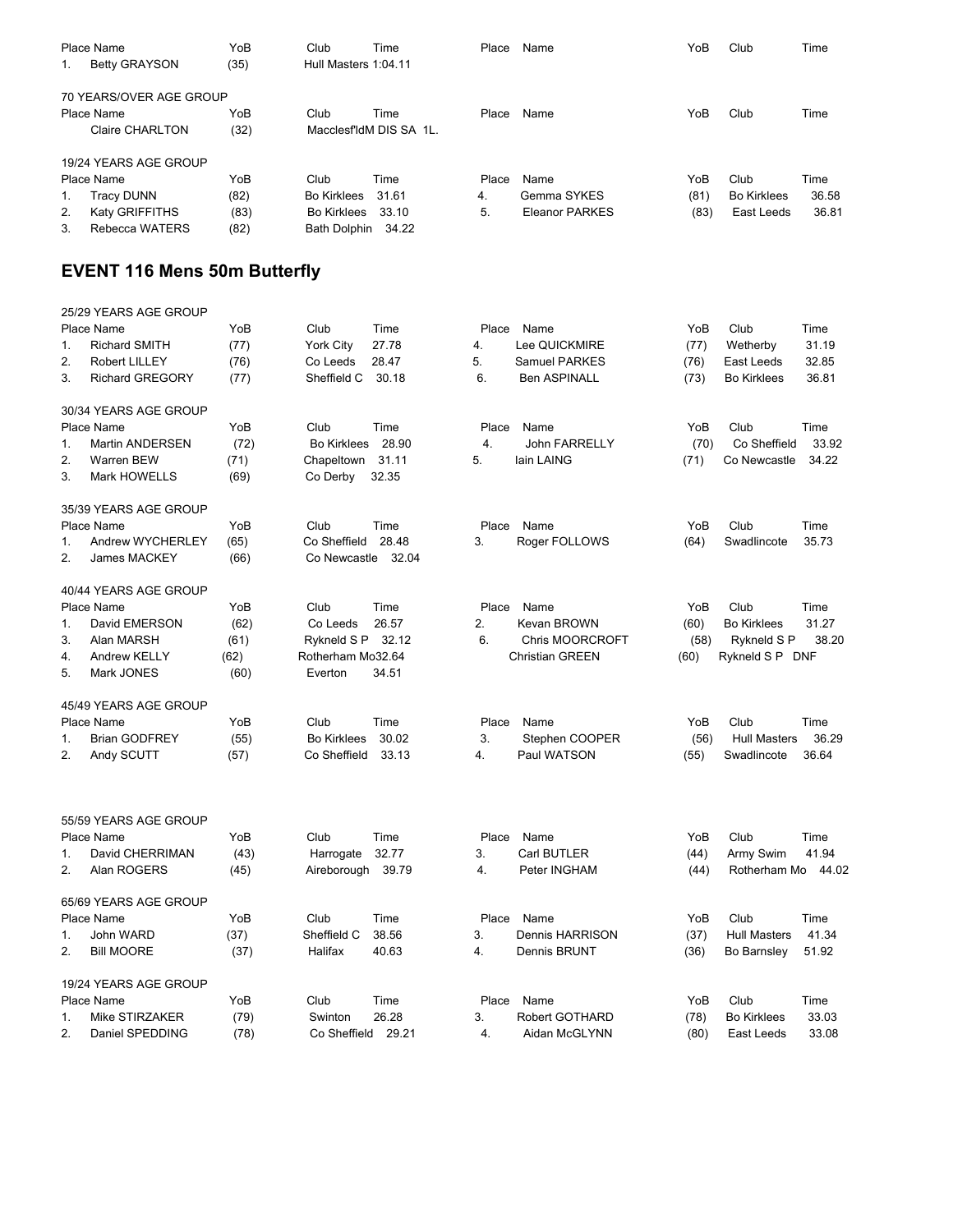## **EVENT 117 Womens 100m Backstroke**

| 25/29 YEARS AGE GROUP               |      |                      |         |       |                       |      |                    |         |
|-------------------------------------|------|----------------------|---------|-------|-----------------------|------|--------------------|---------|
| Place Name                          | YoB  | Club                 | Time    | Place | Name                  | YoB  | Club               | Time    |
| <b>Colleen BRISTOW</b><br>1.        | (75) | Hull Masters 1:31.80 |         |       |                       |      |                    |         |
| 30/34 YEARS AGE GROUP               |      |                      |         |       |                       |      |                    |         |
| Place Name                          | YoB  | Club                 | Time    | Place | Name                  | YoB  | Club               | Time    |
| <b>Elizabeth SIMPSON</b><br>$1_{-}$ | (72) | Trident              | 1:13.83 |       |                       |      |                    |         |
| 35/39 YEARS AGE GROUP               |      |                      |         |       |                       |      |                    |         |
| Place Name                          | YoB  | Club                 | Time    | Place | Name                  | YoB  | Club               | Time    |
| Carolyn IRVINE<br>1.                | (63) | Bo Kirklees 1:23.04  |         | 2.    | <b>Kirsten PEARCE</b> | (67) | <b>Bo Kirklees</b> | 1:27.79 |
|                                     |      |                      |         |       |                       |      |                    |         |
| 40/44 YEARS AGE GROUP               |      |                      |         |       |                       |      |                    |         |
| Place Name                          | YoB  | Club                 | Time    | Place | Name                  | YoB  | Club               | Time    |
| Jane DONARSKI<br>$1_{-}$            | (62) | Bo Kirklees 1:43.23  |         |       |                       |      |                    |         |
| 45/49 YEARS AGE GROUP               |      |                      |         |       |                       |      |                    |         |
| Place Name                          | YoB  | Club                 | Time    | Place | Name                  | YoB  | Club               | Time    |
| Jackie HUGHES<br>1.                 | (53) | Lindum Mink 1:41.11  |         |       |                       |      |                    |         |
| 50/54 YEARS AGE GROUP               |      |                      |         |       |                       |      |                    |         |
| Place Name                          | YoB  | Club                 | Time    | Place | Name                  | YoB  | Club               | Time    |
| Lisa DEARMAN<br>1.                  | (52) | Bo Kirklees 1:36.35  |         |       |                       |      |                    |         |
|                                     |      |                      |         |       |                       |      |                    |         |
| 19/24 YEARS AGE GROUP               |      |                      |         |       |                       |      |                    |         |
| Place Name                          | YoB  | Club                 | Time    | Place | Name                  | YoB  | Club               | Time    |
| Julia YEOMAN<br>1.                  | (82) | Bo Kirklees 1:11.26  |         | 2.    | Gemma SYKES           | (81) | <b>Bo Kirklees</b> | 1:20.82 |

### **EVENT 118 Mens 100m Backstroke**

| 25/29 YEARS AGE GROUP                  |              |                                     |                      |         |                    |      |                      |         |
|----------------------------------------|--------------|-------------------------------------|----------------------|---------|--------------------|------|----------------------|---------|
| Place Name                             | YoB          | Club                                | Time                 | Place   | Name               | YoB  | Club                 | Time    |
| James HUBBARD<br>1.                    | (73)         | York City 1:08.92                   |                      |         |                    |      |                      |         |
| 35/39 YEARS AGE GROUP                  |              |                                     |                      |         |                    |      |                      |         |
| Place Name                             | YoB          | Club                                | Time                 | Place   | Name               | YoB  | Club                 | Time    |
| Steve CONWAY<br>1.<br><b>GRISTWOOD</b> | (64)<br>(64) | Loughborough<br>Lindum Mink 1:16.01 |                      | 1:09.45 |                    | 3.   |                      | Andrew  |
| James MACKEY<br>2.                     | (66)         |                                     | Co Newcastle 1:13.23 |         |                    |      |                      |         |
| 40/44 YEARS AGE GROUP                  |              |                                     |                      |         |                    |      |                      |         |
| Place Name                             | YoB          | Club                                | Time                 | Place   | Name               | YoB  | Club                 | Time    |
| <b>Tony FAWTHROP</b><br>1.             | (62)         | Bo Kirklees 1:15.40                 |                      | 2.      | Mark JONES         | (60) | Everton              | 1:26.31 |
| 45/49 YEARS AGE GROUP                  |              |                                     |                      |         |                    |      |                      |         |
| Place Name                             | YoB          | Club                                | Time                 | Place   | Name               | YoB  | Club                 | Time    |
| <b>Brian GODFREY</b><br>1.             | (55)         | Bo Kirklees 1:15.94                 |                      | 2.      | <b>Barry MUNKS</b> | (54) | Sheffield C          | 1:36.29 |
| 50/54 YEARS AGE GROUP                  |              |                                     |                      |         |                    |      |                      |         |
| Place Name                             | YoB          | Club                                | Time                 | Place   | Name               | YoB  | Club                 | Time    |
| <b>Tony TRICKLEBANK</b><br>1.          | (48)         |                                     | Grimsby Sant 1:32.73 | 2.      | Graeme SHUTT       | (49) | Co Sund'land 1:44.98 |         |
| 55/59 YEARS AGE GROUP                  |              |                                     |                      |         |                    |      |                      |         |
| Place Name                             | YoB          | Club                                | Time                 | Place   | Name               | YoB  | Club                 | Time    |
| Ralph JOHNSON<br>1.                    | (45)         |                                     | Co Sund'land 1:34.45 | 3.      | Carl BUTLER        | (44) | Army Swim 1:43.26    |         |
| Peter INGHAM<br>2.                     | (44)         |                                     | Rotherham Mo1:42.76  |         |                    |      |                      |         |
| 65/69 YEARS AGE GROUP                  |              |                                     |                      |         |                    |      |                      |         |
| Place Name                             | YoB          | Club                                | Time                 | Place   | Name               | YoB  | Club                 | Time    |
| <b>Bill MOORE</b><br>1.                | (37)         | Halifax                             | 1:36.99              | 2.      | Michael KELLY      | (36) | Rotherham Mo 1:37.81 |         |
| 70 YEARS/OVER AGE GROUP                |              |                                     |                      |         |                    |      |                      |         |
|                                        |              |                                     |                      |         |                    |      |                      |         |

Place Name YoB Club Time Place Name YoB Club Time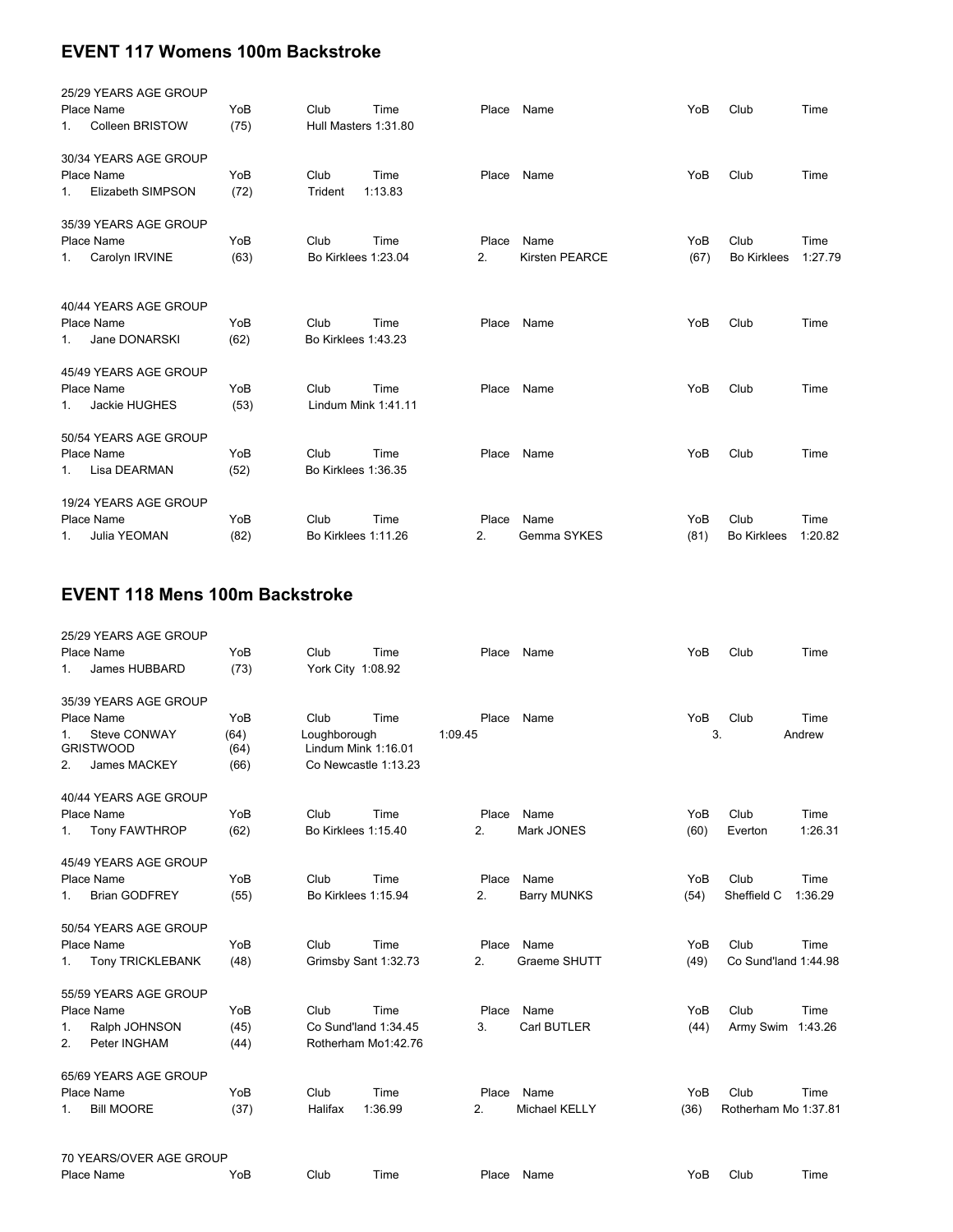| Trever FAULKNER | (29) | Rykneld S P 2:12.26 |
|-----------------|------|---------------------|
|                 |      |                     |

|             | 19/24 YEARS AGE GROUP |      |                     |      |       |               |      |                      |         |
|-------------|-----------------------|------|---------------------|------|-------|---------------|------|----------------------|---------|
|             | Place Name            | YoB  | Club                | Time | Place | Name          | YoB. | Club                 | Time    |
|             | <b>Philip PRATT</b>   | (81) | East Leeds 1:02.58  |      |       | Richard HALL  | (78) | Bo Kirklees          | 1:09.35 |
| <u>. . </u> | Simon MARSHALL        | (80) | Sheffield C 1:06.20 |      |       | Andrew THOMAS | (79) | Co Sheffield 1:22.90 |         |

## **EVENT 119 Womens 50m Freestyle**

|    | 25/29 YEARS AGE GROUP |      |                     |       |       |                         |      |                     |       |
|----|-----------------------|------|---------------------|-------|-------|-------------------------|------|---------------------|-------|
|    | Place Name            | YoB  | Club                | Time  | Place | Name                    | YoB  | Club                | Time  |
| 1. | Aneska BINKS          | (77) | Leic Peng           | 28.40 | 6.    | Celine GUENNEBAUD       | (77) | Co Sheffield        | 32.61 |
| 2. | Larissa DAVIES        | (73) | Co Sheffield        | 28.41 | 7.    | Jennifer BELTON         | (75) | Co Newcastle        | 33.57 |
| 3. | Caroline SUTTON       | (77) | Co Derby            | 30.24 | 8.    | Jacqueline DYER         | (73) | Co Sheffield        | 36.47 |
| 4. | <b>Bernice COWTON</b> | (75) | Co Sheffield        | 30.93 | 9.    | Naomi HENSON            | (76) | Gainsborough        | 38.23 |
| 5. | Catherine HEMSORTH    | (75) | Co Leeds            | 32.04 |       |                         |      |                     |       |
|    | 30/34 YEARS AGE GROUP |      |                     |       |       |                         |      |                     |       |
|    | Place Name            | YoB  | Club                | Time  | Place | Name                    | YoB  | Club                | Time  |
| 1. | <b>Helen AKERS</b>    | (71) | Trident             | 29.22 | 4.    | Rachel CLINKARD         | (71) | Co Newcastle        | 31.98 |
| 2. | Jacqui GRAHAM         | (72) | Co Sheffield        | 30.34 | 5.    | Suzanne PATTERSON       | (70) | <b>Bo Kirklees</b>  | 35.90 |
| 3. | <b>Sharon PERRY</b>   | (72) | Co Sheffield        | 31.24 | 6.    | Stephanie SMITH         | (72) | Rykneld S P         | 37.81 |
|    | 35/39 YEARS AGE GROUP |      |                     |       |       |                         |      |                     |       |
|    | Place Name            | YoB  | Club                | Time  | Place | Name                    | YoB  | Club                | Time  |
| 1. | Lynne DAWSON          | (67) | Chapeltown          | 31.39 | 3.    | Philippa COWNIE         | (64) | Co Sheffield        | 36.24 |
| 2. | Audrey BROWN          | (63) | Swadlincote         | 36.12 |       | Jackie TIMMINS          | (65) | Swadlincote DNF     |       |
|    | 40/44 YEARS AGE GROUP |      |                     |       |       |                         |      |                     |       |
|    | Place Name            | YoB  | Club                | Time  | Place | Name                    | YoB  | Club                | Time  |
| 1. | <b>Brenda GRACE</b>   | (59) | <b>Hull Masters</b> | 31.44 | 4.    | Alyson WALROND          | (61) | Chapeltown          | 39.12 |
| 2. | Angela JACKSON        | (60) | Sheffield C         | 32.15 | 5.    | Margaret THOMPSON       | (59) | <b>Bo Kirklees</b>  | 41.84 |
| 3. | Joanne DICKINSON      | (62) | Chapeltown 37.51    |       |       |                         |      |                     |       |
|    | 45/49 YEARS AGE GROUP |      |                     |       |       |                         |      |                     |       |
|    | Place Name            | YoB  | Club                | Time  | Place | Name                    | YoB  | Club                | Time  |
| 1. | Sally SHIELDS         | (54) | <b>Bo Kirklees</b>  | 34.11 | 3.    | Diana KAYE              | (53) | <b>Bo Kirklees</b>  | 38.24 |
| 2. | Wendy OFFORD          | (54) | <b>Bo Kirklees</b>  | 35.49 |       |                         |      |                     |       |
|    | 50/54 YEARS AGE GROUP |      |                     |       |       |                         |      |                     |       |
|    | Place Name            | YoB  | Club                | Time  | Place | Name                    | YoB  | Club                | Time  |
| 1. | Pauline INWOOD        | (52) | Co Derby            | 34.26 | 2.    | Lisa DEARMAN            | (52) | <b>Bo Kirklees</b>  | 37.03 |
|    | 55/59 YEARS AGE GROUP |      |                     |       |       |                         |      |                     |       |
|    | Place Name            | YoB  | Club                | Time  | Place | Name                    | YoB  | Club                | Time  |
| 1. | Mary HOLLAND          | (46) | Trident             | 37.51 | 3.    | <b>Bridget RICKWOOD</b> | (47) | <b>Bo Kirklees</b>  | 48.19 |
| 2. | Jean HIATT            | (47) | Spondon             | 45.40 |       |                         |      |                     |       |
|    | 60/64 YEARS AGE GROUP |      |                     |       |       |                         |      |                     |       |
|    | Place Name            | YoB  | Club                | Time  | Place | Name                    | YoB  | Club                | Time  |
| 1. | Jenny MARTIN          | (38) | Stockport Mo        | 44.93 |       |                         |      |                     |       |
|    | 65/69 YEARS AGE GROUP |      |                     |       |       |                         |      |                     |       |
|    | Place Name            | YoB  | Club                | Time  | Place | Name                    | YoB  | Club                | Time  |
| 1. | <b>Betty GRAYSON</b>  | (35) | Hull Masters        | 50.59 | 2.    | <b>Violette CASEY</b>   | (35) | Grimsby Sant        | 54.73 |
|    | 19/24 YEARS AGE GROUP |      |                     |       |       |                         |      |                     |       |
|    | Place Name            | YoB  | Club                | Time  | Place | Name                    | YoB  | Club                | Time  |
| 1. | Elizabeth FISH        | (82) | <b>Bo Kirklees</b>  | 28.56 | 4.    | Rebecca WATERS          | (82) | <b>Bath Dolphin</b> | 31.12 |
| 2. | <b>Tracy DUNN</b>     | (82) | <b>Bo Kirklees</b>  | 30.26 | 5.    | Emilie VERROKEN         | (78) | Co Derby            | 31.83 |
| 3. | Katy GRIFFITHS        | (83) | <b>Bo Kirklees</b>  | 30.57 | 6.    | <b>Eleanor PARKES</b>   | (83) | East Leeds          | 32.12 |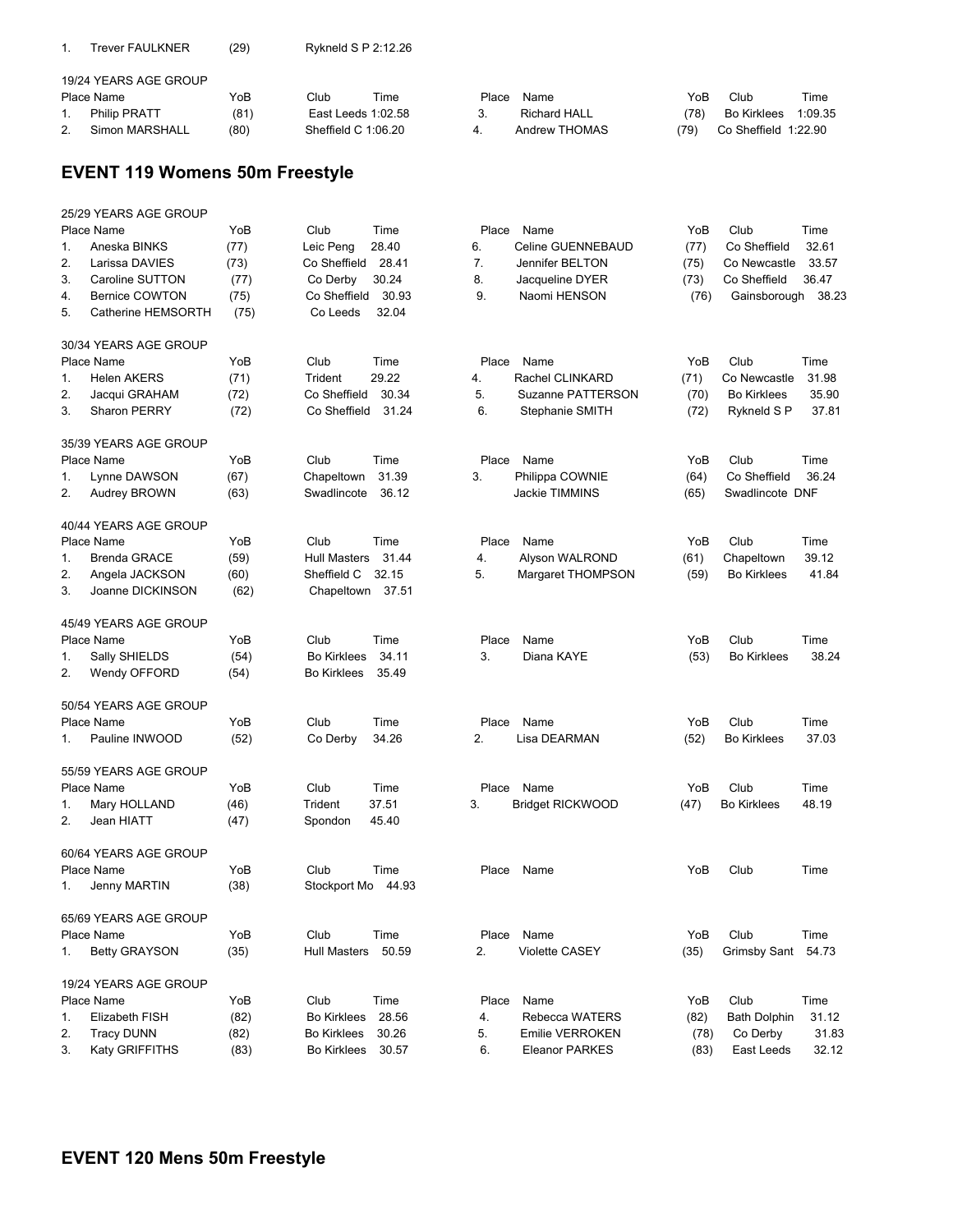|    | 25/29 YEARS AGE GROUP   |      |                             |       |                        |      |                     |       |
|----|-------------------------|------|-----------------------------|-------|------------------------|------|---------------------|-------|
|    | Place Name              | YoB  | Club<br>Time                | Place | Name                   | YoB  | Club                | Time  |
| 1. | Craig SUTCLIFFE         | (73) | <b>Bo Kirklees</b><br>25.95 | 5.    | Lee QUICKMIRE          | (77) | Wetherby            | 27.84 |
| 2. | <b>Richard GARRETT</b>  | (74) | Co Sheffield<br>26.00       | 6.    | Dave TURNER            | (73) | Co Derby            | 28.93 |
| 3. | Paul BRIGGS             | (73) | Halifax<br>26.61            | 7.    | <b>Ben ASPINALL</b>    | (73) | <b>Bo Kirklees</b>  | 30.03 |
| 4. | <b>Robert LILLEY</b>    | (76) | Co Leeds<br>26.77           |       |                        |      |                     |       |
|    | 30/34 YEARS AGE GROUP   |      |                             |       |                        |      |                     |       |
|    | Place Name              | YoB  | Club<br>Time                | Place | Name                   | YoB  | Club                | Time  |
| 1. | James SANDLAND          | (70) | Rotherham Mo26.15           | 2.    | Martin ANDERSEN        | (72) | <b>Bo Kirklees</b>  | 27.34 |
| 3. | lain LAING              | (71) | Co Newcastle 29.40          | 5.    | <b>Mark HOWELLS</b>    | (69) | Co Derby            | 30.35 |
| 4. | John FARRELLY           | (70) | Co Sheffield 29.85          | 6.    | Christopher ADAMS      | (70) | Rotherham Mo        | 30.90 |
|    | 35/39 YEARS AGE GROUP   |      |                             |       |                        |      |                     |       |
|    | Place Name              | YoB  | Club<br>Time                | Place | Name                   | YoB  | Club                | Time  |
| 1. | Andrew WYCHERLEY        | (65) | Co Sheffield<br>25.86       | 5.    | Mick ROWBOTTOM         | (66) | Aireborough         | 29.14 |
| 2. | Carl SUGDEN             | (67) | 26.95<br>Harrogate          | 6.    | <b>Stuart HORNER</b>   | (63) | Bo Barnsley         | 30.04 |
| 3. | lan HARRIS              | (66) | 28.20<br>Wetherby           | 7.    | Roger FOLLOWS          | (64) | Swadlincote         | 31.72 |
| 4. | <b>Jim WHITWELL</b>     | (67) | Bo Kirklees 28.24           |       |                        |      |                     |       |
|    | 40/44 YEARS AGE GROUP   |      |                             |       |                        |      |                     |       |
|    | Place Name              | YoB  | Club<br>Time                | Place | Name                   | YoB  | Club                | Time  |
| 1. | David EMERSON           | (62) | 25.04<br>Co Leeds           | 7.    | <b>Andrew KELLY</b>    | (62) | Rotherham Mo        | 31.03 |
| 2. | <b>Tony FAWTHROP</b>    | (62) | 27.86<br><b>Bo Kirklees</b> | 8.    | <b>Kevin SANDERS</b>   | (60) | Rykneld S P         | 31.27 |
| 3. | Peter FRENCH            | (58) | Co Newcastle 29.25          | 9.    | <b>Christian GREEN</b> | (60) | Rykneld S P         | 34.13 |
| 4. | Mark JONES              | (60) | 29.96<br>Everton            | 10.   | Kevin PERRETT          | (60) | Co Sheffield        | 34.95 |
| 5. | Paul HARRISSON          | (59) | Army Swim 30.21             | 11.   | <b>Chris MOORCROFT</b> | (58) | Rykneld S P         | 35.54 |
| 6. | Michael DAWES           | (59) | Rotherham Mo 30.46          |       |                        |      |                     |       |
|    | 45/49 YEARS AGE GROUP   |      |                             |       |                        |      |                     |       |
|    | Place Name              | YoB  | Club<br>Time                | Place | Name                   | YoB  | Club                | Time  |
| 1. | <b>Brian GODFREY</b>    | (55) | 27.92<br><b>Bo Kirklees</b> | 4.    | Stephen COOPER         | (56) | <b>Hull Masters</b> | 31.54 |
| 2. | Paul IBBOTSON           | (54) | 29.05<br>Wetherby           | 5.    | <b>Barry SUMMERS</b>   | (57) | <b>Bo Kirklees</b>  | 36.06 |
| 3. | Paul WATSON             | (55) | Swadlincote<br>30.16        |       |                        |      |                     |       |
|    | 50/54 YEARS AGE GROUP   |      |                             |       |                        |      |                     |       |
|    | Place Name              | YoB  | Club<br>Time                | Place | Name                   | YoB  | Club                | Time  |
| 1. | Raymond BUTTERS         | (51) | Harrogate<br>30.24          | 3.    | Paul FLETCHER          | (51) | Co Leeds            | 34.41 |
| 2. | <b>Walter MACK</b>      | (51) | Co Newcastle 33.85          |       |                        |      |                     |       |
|    | 55/59 YEARS AGE GROUP   |      |                             |       |                        |      |                     |       |
|    | Place Name              | YoB  | Club<br>Time                | Place | Name                   | YoB  | Club                | Time  |
| 1. | Alan ROGERS             | (45) | Aireborough<br>33.73        | 3.    | Peter INGHAM           | (44) | Rotherham Mo        | 39.02 |
| 2. | Carl BUTLER             | (44) | Army Swim 37.12             |       |                        |      |                     |       |
|    |                         |      |                             |       |                        |      |                     |       |
|    | 60/64 YEARS AGE GROUP   |      |                             |       |                        |      |                     |       |
|    | Place Name              | YoB  | Club<br>Time                |       | Place Name             | YoB  | Club                | Time  |
| 1. | James REDMAN            | (39) | <b>York City</b><br>38.87   |       |                        |      |                     |       |
|    | 65/69 YEARS AGE GROUP   |      |                             |       |                        |      |                     |       |
|    | Place Name              | YoB  | Club<br>Time                | Place | Name                   | YoB  | Club                | Time  |
| 1. | John WARD               | (37) | Sheffield C<br>34.06        | 3.    | <b>Dennis BRUNT</b>    | (36) | Bo Barnsley         | 48.00 |
| 2. | Dennis HARRISON         | (37) | Hull Masters 34.33          |       |                        |      |                     |       |
|    | 70 YEARS/OVER AGE GROUP |      |                             |       |                        |      |                     |       |
|    | Place Name              | YoB  | Club<br>Time                | Place | Name                   | YoB  | Club                | Time  |
| 1. | <b>Trever FAULKNER</b>  | (29) | Rykneld S P<br>53.20        |       |                        |      |                     |       |
|    | 19/24 YEARS AGE GROUP   |      |                             |       |                        |      |                     |       |
|    | Place Name              | YoB  | Club<br>Time                | Place | Name                   | YoB  | Club                | Time  |
| 1. | Mike STIRZAKER          | (79) | 24.63<br>Swinton            | 5.    | Robert GOTHARD         | (78) | <b>Bo Kirklees</b>  | 27.21 |
| 2. | Philip PRATT            | (81) | East Leeds 25.64            | 6.    | Callum RIDING          | (81) | <b>Bo Kirklees</b>  | 29.44 |
| 3. | Daniel SPEDDING         | (78) | Co Sheffield 26.76          | 7.    | Andrew THOMAS          | (79) | Co Sheffield        | 32.72 |
| 4. | <b>Richard HALL</b>     | (78) | Bo Kirklees 26.82           |       | Aidan McGLYNN          | (80) | East Leeds DIS ST   |       |
|    |                         |      |                             |       |                        |      |                     |       |

### **EVENT 121 Womens 100m Breaststroke**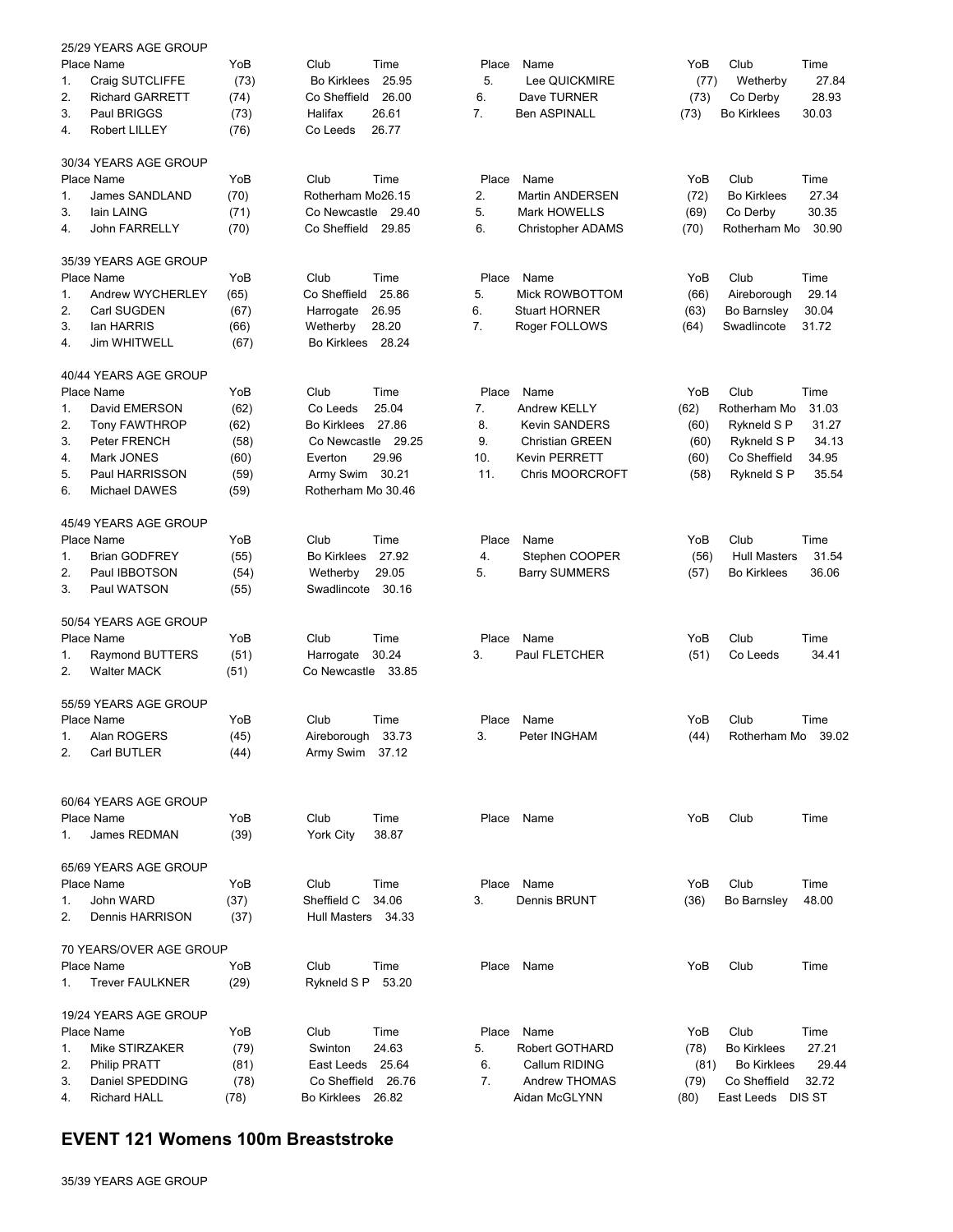|         | Place Name              | YoB  | Club                 | Time | Place | Name                    | YoB  | Club                 | Time    |
|---------|-------------------------|------|----------------------|------|-------|-------------------------|------|----------------------|---------|
| $1_{-}$ | <b>Kirsten PEARCE</b>   | (67) | Bo Kirklees 1:32.71  |      | 2.    | <b>Jackie TIMMINS</b>   | (65) | Swadlincote 1:40.47  |         |
|         | 40/44 YEARS AGE GROUP   |      |                      |      |       |                         |      |                      |         |
|         | Place Name              | YoB  | Club                 | Time | Place | Name                    | YoB  | Club                 | Time    |
| 1.      | Carolyn RILEY           | (61) | Grimsby Sant 1:25.05 |      | 3.    | Christine MOORCROFT     | (58) | Rykneld S P 1:46.67  |         |
| 2.      | Jane DONARSKI           | (62) | Bo Kirklees 1:45.11  |      | 4.    | Julie DIMALINE          | (62) | Hull Masters 1:53.70 |         |
|         | 45/49 YEARS AGE GROUP   |      |                      |      |       |                         |      |                      |         |
|         | Place Name              | YoB  | Club                 | Time | Place | Name                    | YoB  | Club                 | Time    |
| 1.      | Sally SHIELDS           | (54) | Bo Kirklees 1:31.21  |      | 3.    | Diana KAYE              | (53) | <b>Bo Kirklees</b>   | 1:41.98 |
| 2.      | Jackie HUGHES           | (53) | Lindum Mink 1:36.19  |      |       |                         |      |                      |         |
|         | 50/54 YEARS AGE GROUP   |      |                      |      |       |                         |      |                      |         |
|         | Place Name              | YoB  | Club                 | Time | Place | Name                    | YoB  | Club                 | Time    |
| 1.      | Jennifer MERRITT        | (51) | Spondon 1:25.94      |      |       |                         |      |                      |         |
|         | 55/59 YEARS AGE GROUP   |      |                      |      |       |                         |      |                      |         |
|         | Place Name              | YoB  | Club                 | Time | Place | Name                    | YoB  | Club                 | Time    |
| 1.      | Susan SILVERSIDES       | (46) | York City 1:44.45    |      | 2.    | <b>Bridget RICKWOOD</b> | (47) | <b>Bo Kirklees</b>   | 2:08.13 |
|         | 65/69 YEARS AGE GROUP   |      |                      |      |       |                         |      |                      |         |
|         | Place Name              | YoB  | Club                 | Time | Place | Name                    | YoB  | Club                 | Time    |
| 1.      | <b>Violette CASEY</b>   | (35) | Grimsby Sant 2:04.26 |      |       |                         |      |                      |         |
|         | 70 YEARS/OVER AGE GROUP |      |                      |      |       |                         |      |                      |         |
|         | Place Name              | YoB  | Club                 | Time | Place | Name                    | YoB  | Club                 | Time    |
| 1.      | <b>Claire CHARLTON</b>  | (32) | MacclesfldM 2:45.70  |      |       |                         |      |                      |         |

# **EVENT 122 Mens 100m Breaststroke**

|                | 25/29 YEARS AGE GROUP   |      |                      |               |                                |                               |
|----------------|-------------------------|------|----------------------|---------------|--------------------------------|-------------------------------|
|                | Place Name              | YoB  | Club<br>Time         | Place<br>Name | YoB                            | Club<br>Time                  |
| 1.             | <b>Richard GREGORY</b>  | (77) | Sheffield C 1:18.70  |               |                                |                               |
|                | 35/39 YEARS AGE GROUP   |      |                      |               |                                |                               |
|                | Place Name              | YoB  | Club<br>Time         | Place<br>Name | YoB                            | Club<br>Time                  |
| $\mathbf{1}$ . | lan HARRIS              | (66) | Wetherby 1:17.11     | 3.            | Simon WRIGHT<br>(67)           | Co Sheffield 1:23.70          |
| 2.             | Carl SUGDEN             | (67) | Harrogate 1:17.74    |               |                                |                               |
|                | 40/44 YEARS AGE GROUP   |      |                      |               |                                |                               |
|                | Place Name              | YoB  | Club<br>Time         | Name<br>Place | YoB                            | Club<br>Time                  |
| 1.             | <b>Gary THOMAS</b>      | (61) | Hull Masters 1:14.53 | 4.            | <b>Chris CHARNLEY</b><br>(58)  | 1:22.41<br>Co Leeds           |
| 2.             | Kevan BROWN             | (60) | Bo Kirklees 1:16.62  | 5.            | Mark JONES<br>(60)             | Everton<br>1:24.77            |
| 3.             | Keith DOWNING           | (58) | Co Sheffield 1:22.36 | 6.            | <b>Howard WILLIAMS</b><br>(61) | Loughborough 1:37.50          |
|                | 45/49 YEARS AGE GROUP   |      |                      |               |                                |                               |
|                | Place Name              | YoB  | Club<br>Time         | Name<br>Place | YoB                            | Club<br>Time                  |
| 1.             | <b>Robert STEEL</b>     | (57) | Nottingham 1:21.21   | 3.            | Stephen COOPER<br>(56)         | Hull Masters 1:26.23          |
| 2.             | <b>Richard SWALLOW</b>  | (56) | Halifax<br>1:23.15   | 4.            | <b>Barry SUMMERS</b><br>(57)   | <b>Bo Kirklees</b><br>1:33.01 |
|                | 50/54 YEARS AGE GROUP   |      |                      |               |                                |                               |
|                | Place Name              | YoB  | Club<br>Time         | Name<br>Place | YoB                            | Club<br>Time                  |
| 1.             | Godfrey GREEN           | (49) | Co Lincoln P 1:26.80 | 3.            | Graeme SHUTT<br>(49)           | Co Sund'land 1:48.05          |
| 2.             | Tony TRICKLEBANK        | (48) | Grimsby Sant 1:35.13 |               |                                |                               |
|                | 55/59 YEARS AGE GROUP   |      |                      |               |                                |                               |
|                | Place Name              | YoB  | Club<br>Time         | Place<br>Name | YoB                            | Club<br>Time                  |
| 1.             | Peter INGHAM            | (44) | Rotherham Mo         | 1:40.63       |                                |                               |
|                | 65/69 YEARS AGE GROUP   |      |                      |               |                                |                               |
|                | Place Name              | YoB  | Time<br>Club         | Place<br>Name | YoB                            | Club<br>Time                  |
| 1.             | <b>Bill MOORE</b>       | (37) | 1:29.73<br>Halifax   |               |                                |                               |
|                | 70 YEARS/OVER AGE GROUP |      |                      |               |                                |                               |
|                | Place Name              | YoB  | Club<br>Time         | Place<br>Name | YoB                            | Club<br>Time                  |
| 1.             | <b>Walter FULLER</b>    | (31) | Bo Barnsley 1:51.70  | 2.            | (32)<br>Norman GREENFIELD      | 2:02.36<br>Barnsley           |

19/24 YEARS AGE GROUP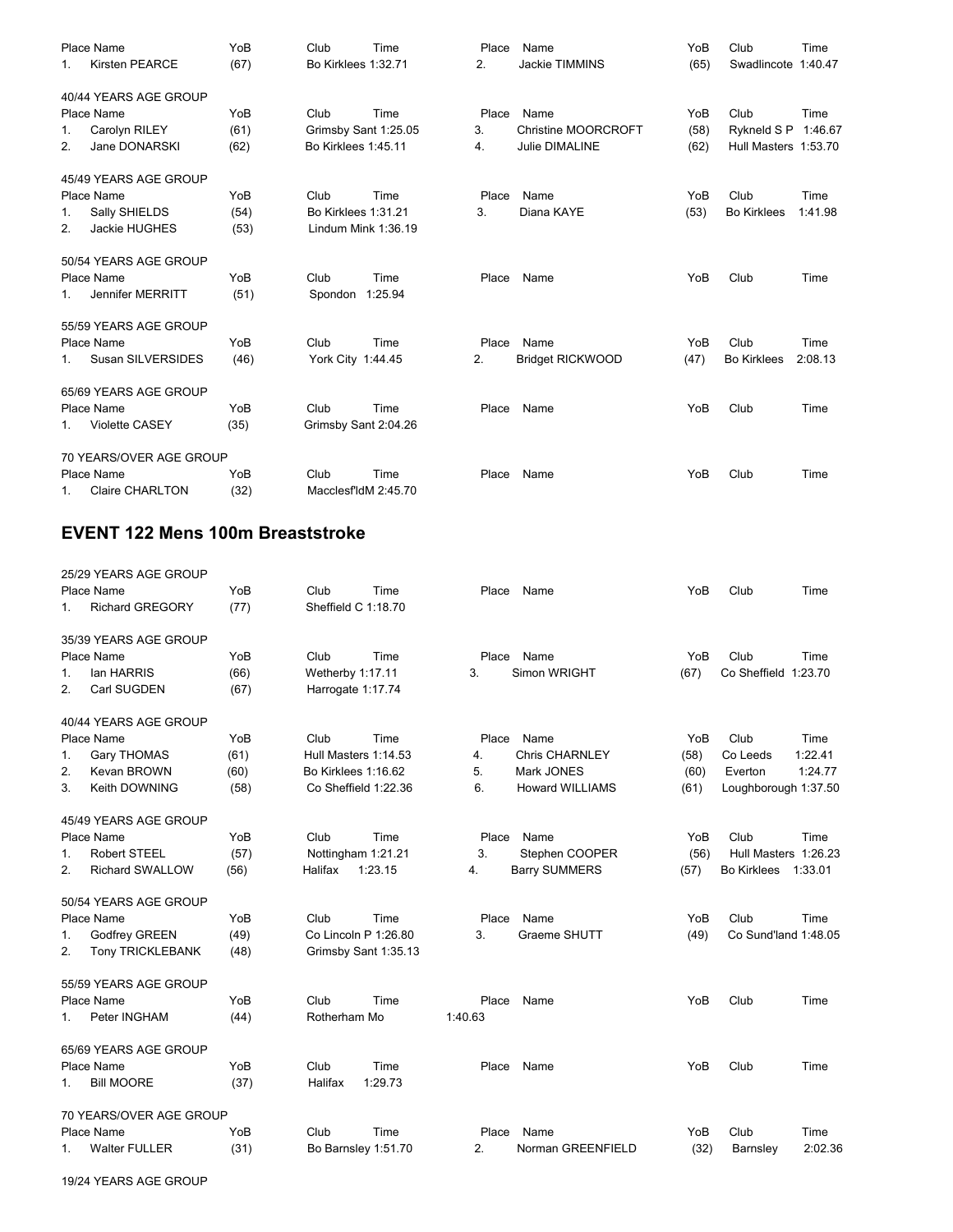|    | Place Name      | YoB  | Club.              | Time | Place | Name              | YoB  | Club        | Time    |
|----|-----------------|------|--------------------|------|-------|-------------------|------|-------------|---------|
|    | Robert CHILDS   | (80) | East Leeds 1:10.03 |      |       | Andrew ROBERTSHAW | (80) | Halifax     | 1:11.74 |
| 2. | Darren BURCHELL | (83) | Co Leeds 1:10.55   |      |       | Robert GOTHARD    | (78) | Bo Kirklees | 1:26.64 |

# **EVENT 123 Womens 4x1L. I.M**

|    | 25/29 YEARS AGE GROUP |      |                            |                      |       |                        |      |                      |         |
|----|-----------------------|------|----------------------------|----------------------|-------|------------------------|------|----------------------|---------|
|    | Place Name            | YoB  | Club                       | Time                 | Place | Name                   | YoB  | Club                 | Time    |
| 1. | Aneska BINKS          | (77) | Leic Peng 1:12.32          |                      | 4.    | <b>Colleen BRISTOW</b> | (75) | Hull Masters 1:31.45 |         |
| 2. | Catherine HEMSORTH    | (75) | Co Leeds 1:22.05           |                      | 5.    | Jacqueline DYER        | (73) | Co Sheffield 1:40.30 |         |
| 3. | Jennifer BELTON       | (75) | Co Newcastle 1:23.92       |                      |       |                        |      |                      |         |
|    | 30/34 YEARS AGE GROUP |      |                            |                      |       |                        |      |                      |         |
|    | Place Name            | YoB  | Club                       | Time                 | Place | Name                   | YoB  | Club                 | Time    |
| 1. | Sarah KRIEL-KAY       | (71) | Co Sheffield 1:18.96       |                      | 4.    | Kaye ARBON             | (72) | Co Derby             | 1:26.07 |
| 2. | Rachel CLINKARD       | (71) |                            | Co Newcastle 1:21.44 | 5.    | Sarah GREAVES          | (68) | <b>Bo Kirklees</b>   | 1:36.56 |
| 3. | Sharon PERRY          | (72) | Co Sheffield 1:22.57       |                      |       |                        |      |                      |         |
|    | 35/39 YEARS AGE GROUP |      |                            |                      |       |                        |      |                      |         |
|    | Place Name            | YoB  | Club                       | Time                 | Place | Name                   | YoB  | Club                 | Time    |
| 1. | Lynne DAWSON          | (67) | Chapeltown 1:24.17         |                      | 2.    | Philippa COWNIE        | (64) | Co Sheffield 1:39.52 |         |
|    | 40/44 YEARS AGE GROUP |      |                            |                      |       |                        |      |                      |         |
|    | Place Name            | YoB  | Club                       | Time                 |       | Place Name             | YoB  | Club                 | Time    |
| 1. | Julie PHILLIPS        | (58) | Trident                    | 1:36.44              |       |                        |      |                      |         |
|    | 45/49 YEARS AGE GROUP |      |                            |                      |       |                        |      |                      |         |
|    | Place Name            | YoB  | Club                       | Time                 |       | Place Name             | YoB  | Club                 | Time    |
| 1. | Sally SHIELDS         | (54) | Bo Kirklees 1:27.00        |                      |       |                        |      |                      |         |
|    | 50/54 YEARS AGE GROUP |      |                            |                      |       |                        |      |                      |         |
|    | Place Name            | YoB  | Club                       | Time                 | Place | Name                   | YoB  | Club                 | Time    |
| 1. | Lisa DEARMAN          | (52) | Bo Kirklees 1:32.71        |                      |       |                        |      |                      |         |
|    | 65/69 YEARS AGE GROUP |      |                            |                      |       |                        |      |                      |         |
|    | Place Name            | YoB  | Club                       | Time                 | Place | Name                   | YoB  | Club                 | Time    |
| 1. | <b>Betty GRAYSON</b>  | (35) | Hull Masters 2:14.17       |                      |       |                        |      |                      |         |
|    | 19/24 YEARS AGE GROUP |      |                            |                      |       |                        |      |                      |         |
|    | Place Name            | YoB  | Club                       | Time                 | Place | Name                   | YoB  | Club                 | Time    |
| 1. | Julia YEOMAN          | (82) | <b>Bo Kirklees 1:10.23</b> |                      | 4.    | Jessica PARMAN         | (78) | Sheffield C          | 1:18.06 |
| 2. | <b>Tracy DUNN</b>     | (82) | Bo Kirklees 1:14.37        |                      | 5.    | <b>Eleanor PARKES</b>  | (83) | East Leeds           | 1:22.56 |
| 3. | Lois FARRIER          | (82) | Bo Kirklees 1:15.24        |                      | 6.    | Gemma SYKES            | (81) | <b>Bo Kirklees</b>   | 1:23.85 |

## **EVENT 124 Mens 4x1L. I.M**

|         | 25/29 YEARS AGE GROUP |      |                            |         |       |                        |      |                      |         |
|---------|-----------------------|------|----------------------------|---------|-------|------------------------|------|----------------------|---------|
|         | Place Name            | YoB  | Club                       | Time    | Place | Name                   | YoB  | Club                 | Time    |
| 1.      | <b>Richard SMITH</b>  | (77) | York City 1:02.12          |         | 4.    | Samuel PARKES          | (76) | East Leeds           | 1:11.44 |
| 2.      | Craig SUTCLIFFE       | (73) | Bo Kirklees 1:04.98        |         | 5.    | Daniel JONES           | (74) | <b>Bo Kirklees</b>   | 1:13.85 |
| 3.      | James HUBBARD         | (73) | York City 1:09.78          |         |       |                        |      |                      |         |
|         | 30/34 YEARS AGE GROUP |      |                            |         |       |                        |      |                      |         |
|         | Place Name            | YoB  | Club                       | Time    | Place | Name                   | YoB  | Club                 | Time    |
| $1_{-}$ | Martin ANDERSEN       | (72) | Bo Kirklees 1:09.23        |         | 3.    | Christopher ADAMS      | (70) | Rotherham Mo 1:24.36 |         |
| 2.      | lain LAING            | (71) | Co Newcastle 1:15.59       |         |       |                        |      |                      |         |
|         | 35/39 YEARS AGE GROUP |      |                            |         |       |                        |      |                      |         |
|         | Place Name            | YoB  | Club                       | Time    | Place | Name                   | YoB  | Club                 | Time    |
| $1_{-}$ | lan HARRIS            | (66) | Wetherby 1:12.27           |         | 2.    | Simon WRIGHT           | (67) | Co Sheffield 1:24.28 |         |
|         | 40/44 YEARS AGE GROUP |      |                            |         |       |                        |      |                      |         |
|         | Place Name            | YoB  | Club                       | Time    | Place | Name                   | YoB  | Club                 | Time    |
| 1.      | <b>Gary THOMAS</b>    | (61) | Hull Masters 1:09.58       |         | 4.    | <b>Chris MOORCROFT</b> | (58) | Rykneld S P          | 1:32.77 |
| 2.      | <b>Tony FAWTHROP</b>  | (62) | <b>Bo Kirklees 1:13.21</b> |         | 5.    | <b>Kevin PERRETT</b>   | (60) | Co Sheffield 1:35.74 |         |
| 3.      | Mark JONES            | (60) | Everton                    | 1:17.31 |       |                        |      |                      |         |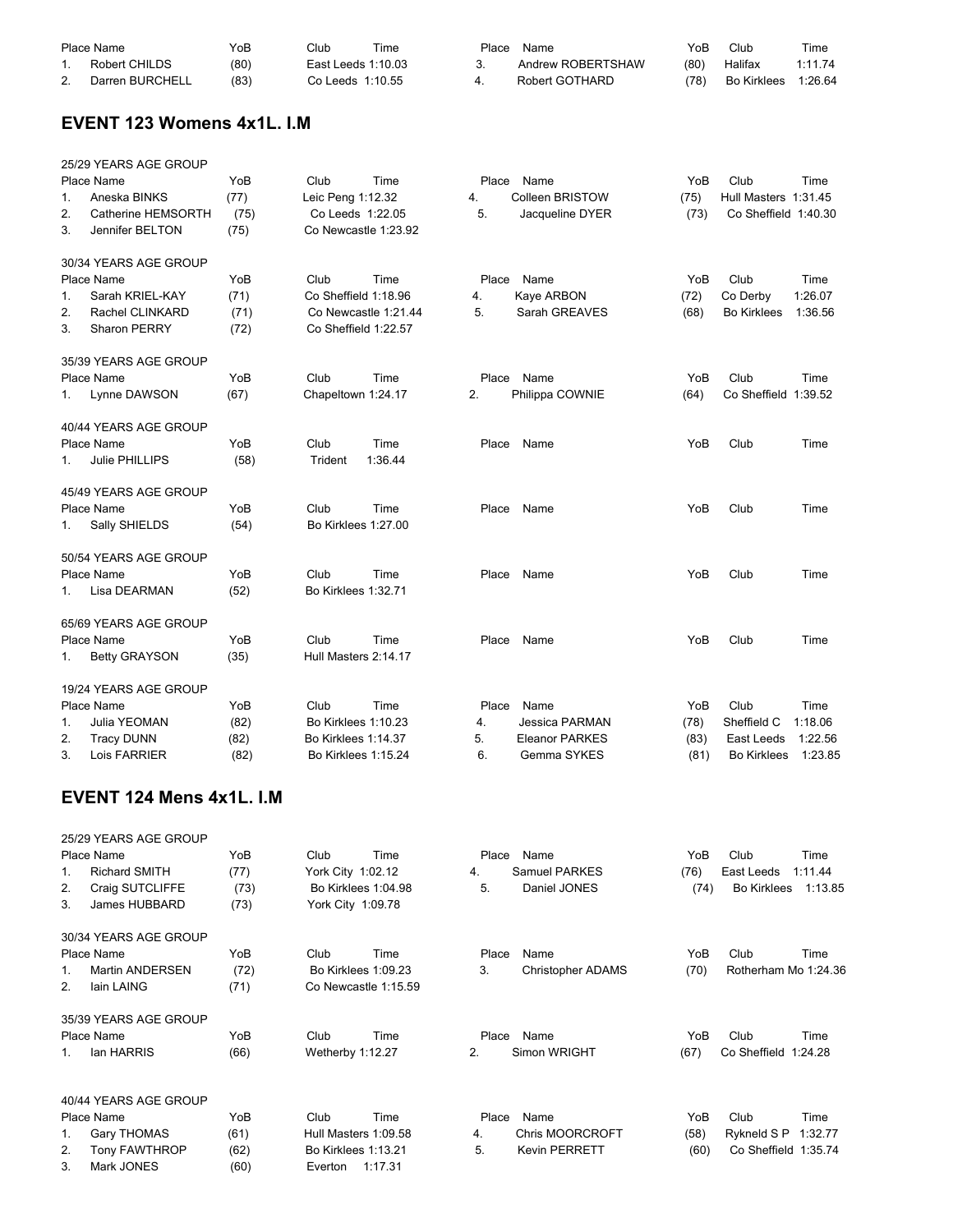|    | 45/49 YEARS AGE GROUP   |      |                    |                      |       |               |      |                      |         |
|----|-------------------------|------|--------------------|----------------------|-------|---------------|------|----------------------|---------|
|    | Place Name              | YoB  | Club               | Time                 | Place | Name          | YoB  | Club                 | Time    |
| 1. | Stephen WYNN            | (57) | York City 1:14.77  |                      |       |               |      |                      |         |
|    | 50/54 YEARS AGE GROUP   |      |                    |                      |       |               |      |                      |         |
|    | Place Name              | YoB  | Club               | Time                 | Place | Name          | YoB  | Club                 | Time    |
| 1. | <b>Raymond BUTTERS</b>  | (51) | Harrogate 1:19.29  |                      | 3.    | Graeme SHUTT  | (49) | Co Sund'land 1:35.27 |         |
| 2. | <b>Tony TRICKLEBANK</b> | (48) |                    | Grimsby Sant 1:30.93 |       |               |      |                      |         |
|    | 55/59 YEARS AGE GROUP   |      |                    |                      |       |               |      |                      |         |
|    | Place Name              | YoB  | Club               | Time                 | Place | Name          | YoB  | Club                 | Time    |
| 1. | David CHERRIMAN         | (43) | Harrogate 1:18.57  |                      | 3.    | Peter INGHAM  | (44) | Rotherham Mo 1:33.70 |         |
| 2. | Carl BUTLER             | (44) | Army Swim 1:33.37  |                      |       |               |      |                      |         |
|    | 60/64 YEARS AGE GROUP   |      |                    |                      |       |               |      |                      |         |
|    | Place Name              | YoB  | Club               | Time                 | Place | Name          | YoB  | Club                 | Time    |
| 1. | James REDMAN            | (39) | York City 1:53.95  |                      |       |               |      |                      |         |
|    | 65/69 YEARS AGE GROUP   |      |                    |                      |       |               |      |                      |         |
|    | Place Name              | YoB  | Club               | Time                 | Place | Name          | YoB  | Club                 | Time    |
| 1. | <b>Bill MOORE</b>       | (37) | Halifax            | 1:31.22              | 3.    | Dennis BRUNT  | (36) | Bo Barnsley 1:54.86  |         |
| 2. | Dennis HARRISON         | (37) |                    | Hull Masters 1:40.78 |       |               |      |                      |         |
|    | 70 YEARS/OVER AGE GROUP |      |                    |                      |       |               |      |                      |         |
|    | Place Name              | YoB  | Club               | Time                 | Place | Name          | YoB  | Club                 | Time    |
| 1. | Norman GREENFIELD       | (32) | Barnsley 2:06.48   |                      |       |               |      |                      |         |
|    | 19/24 YEARS AGE GROUP   |      |                    |                      |       |               |      |                      |         |
|    | Place Name              | YoB  | Club               | Time                 | Place | Name          | YoB  | Club                 | Time    |
| 1. | Robert CHILDS           | (80) | East Leeds 1:04.05 |                      | 3.    | Callum RIDING | (81) | <b>Bo Kirklees</b>   | 1:17.92 |
| 2. | Darren BURCHELL         | (83) | Co Leeds 1:09.71   |                      |       |               |      |                      |         |

# **EVENT 125 Womens 100m Freestyle**

|         | 25/29 YEARS AGE GROUP |      |                            |                                |      |                               |
|---------|-----------------------|------|----------------------------|--------------------------------|------|-------------------------------|
|         | Place Name            | YoB  | Club<br>Time               | Place<br>Name                  | YoB  | Club<br>Time                  |
| 1.      | Larissa DAVIES        | (73) | Co Sheffield 1:02.04       | 5.<br>Celine GUENNEBAUD        | (77) | Co Sheffield 1:15.02          |
| 2.      | Aneska BINKS          | (77) | Leic Peng 1:04.34          | 6.<br><b>Colleen BRISTOW</b>   | (75) | Hull Masters 1:16.84          |
| 3.      | <b>Bernice COWTON</b> | (75) | Co Sheffield 1:07.52       | 7 <sub>1</sub><br>Naomi HENSON | (76) | Gainsborough 1:25.30          |
| 4.      | Catherine HEMSORTH    | (75) | Co Leeds 1:11.60           | Jacqueline DYER                | (73) | Co Sheffield DIS ST           |
|         | 30/34 YEARS AGE GROUP |      |                            |                                |      |                               |
|         | Place Name            | YoB  | Time<br>Club               | Place<br>Name                  | YoB  | Club<br>Time                  |
| 1.      | <b>Helen AKERS</b>    | (71) | 1:04.11<br>Trident         | 3.<br>Catherine BACON          | (69) | Co Sheffield<br>1:17.47       |
| 2.      | Sharon PERRY          | (72) | Co Sheffield 1:09.37       | Suzanne PATTERSON<br>4.        | (70) | <b>Bo Kirklees</b><br>1:19.20 |
|         | 35/39 YEARS AGE GROUP |      |                            |                                |      |                               |
|         | Place Name            | YoB  | Club<br>Time               | Place<br>Name                  | YoB  | Club<br>Time                  |
| $1_{-}$ | Lynne DAWSON          | (67) | Chapeltown 1:11.41         | 2.<br>Carolyn IRVINE           | (63) | <b>Bo Kirklees</b><br>1:15.26 |
| 3.      | <b>Kirsten PEARCE</b> | (67) | <b>Bo Kirklees 1:19.10</b> | 5.<br>Philippa COWNIE          | (64) | Co Sheffield 1:25.31          |
| 4.      | Audrey BROWN          | (63) | Swadlincote 1:20.80        |                                |      |                               |
|         | 40/44 YEARS AGE GROUP |      |                            |                                |      |                               |
|         | Place Name            | YoB  | Club<br>Time               | Place<br>Name                  | YoB  | Club<br>Time                  |
| 1.      | <b>Brenda GRACE</b>   | (59) | Hull Masters 1:08.43       | Julie PEARSON<br>4.            | (61) | <b>Bo Kirklees</b><br>1:24.07 |
| 2.      | Carolyn RILEY         | (61) | Grimsby Sant 1:08.44       | Julie DIMALINE<br>5.           | (62) | Hull Masters 1:32.91          |
| 3.      | Angela JACKSON        | (60) | Sheffield C 1:12.48        |                                |      |                               |
|         | 45/49 YEARS AGE GROUP |      |                            |                                |      |                               |
|         | Place Name            | YoB  | Time<br>Club               | Place<br>Name                  | YoB  | Club<br>Time                  |
| 1.      | Sally SHIELDS         | (54) | Bo Kirklees 1:16.48        | 2.<br>Diana KAYE               | (53) | <b>Bo Kirklees</b><br>1:26.50 |
|         | 55/59 YEARS AGE GROUP |      |                            |                                |      |                               |
|         | Place Name            | YoB  | Club<br>Time               | Place<br>Name                  | YoB  | Club<br>Time                  |
| 1.      | Jean HIATT            | (47) | Spondon 1:48.40            | 2.<br><b>Bridget RICKWOOD</b>  | (47) | <b>Bo Kirklees</b><br>1:49.52 |
|         | 65/69 YEARS AGE GROUP |      |                            |                                |      |                               |
|         | Place Name            | YoB  | Club<br>Time               | Place<br>Name                  | YoB  | Club<br>Time                  |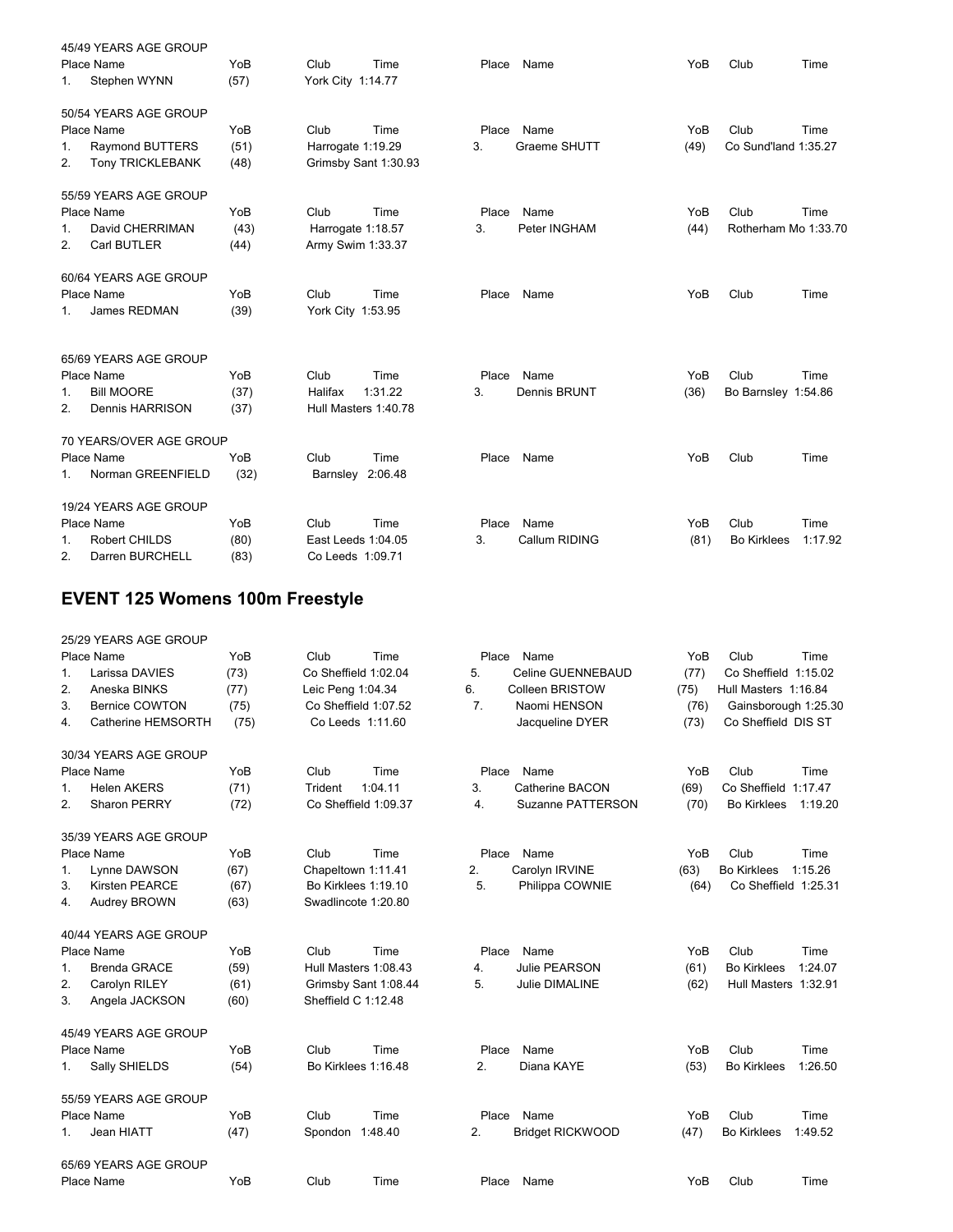|                | <b>Betty GRAYSON</b>  | (35) | Hull Masters 2:00.26 |      |       | <b>Violette CASEY</b> | (35) | Grimsby Sant 2:04.68 |         |
|----------------|-----------------------|------|----------------------|------|-------|-----------------------|------|----------------------|---------|
|                | 19/24 YEARS AGE GROUP |      |                      |      |       |                       |      |                      |         |
|                | Place Name            | YoB  | Club                 | Time | Place | Name                  | YoB  | Club                 | Time    |
|                | Elizabeth FISH        | (82) | Bo Kirklees 1:01.67  |      | 4.    | <b>Katy GRIFFITHS</b> | (83) | <b>Bo Kirklees</b>   | 1:07.31 |
| 2 <sub>1</sub> | Lois FARRIER          | (82) | Bo Kirklees 1:05.80  |      | 5.    | Rebecca WATERS        | (82) | Bath Dolphin 1:08.17 |         |
| 3.             | Jessica PARMAN        | (78) | Sheffield C 1:06.87  |      | 6.    | Emilie VERROKEN       | (78) | Co Derby             | 1:09.13 |

# **EVENT 126 Mens 100m Freestyle**

|                  | 25/29 YEARS AGE GROUP<br>Place Name | YoB  | Club                 | Time    | Place | Name                   | YoB  | Club                 | Time    |
|------------------|-------------------------------------|------|----------------------|---------|-------|------------------------|------|----------------------|---------|
| 1.               | <b>Richard SMITH</b>                | (77) | York City            | 56.56   | 4.    | Paul BRIGGS            | (73) | Halifax              | 1:00.34 |
| 2.               | Craig SUTCLIFFE                     | (73) | <b>Bo Kirklees</b>   | 57.39   | 5.    | <b>Ben ASPINALL</b>    | (73) | <b>Bo Kirklees</b>   | 1:07.40 |
| 3.               | <b>Richard GARRETT</b>              | (74) | Co Sheffield         | 57.98   |       |                        |      |                      |         |
|                  | 30/34 YEARS AGE GROUP               |      |                      |         |       |                        |      |                      |         |
|                  | Place Name                          | YoB  | Club                 | Time    | Place | Name                   | YoB  | Club                 | Time    |
| 1.               | Christopher ADAMS                   | (70) | Rotherham Mo1:10.92  |         |       |                        |      |                      |         |
|                  | 35/39 YEARS AGE GROUP               |      |                      |         |       |                        |      |                      |         |
|                  | Place Name                          | YoB  | Club                 | Time    | Place | Name                   | YoB  | Club                 | Time    |
| 1.               | Andrew WYCHERLEY                    | (65) | Co Sheffield         | 57.60   | 5.    | <b>Jim WHITWELL</b>    | (67) | <b>Bo Kirklees</b>   | 1:02.86 |
| 2.               | Carl SUGDEN                         | (67) | Harrogate 1:00.20    |         | 6.    | <b>Stuart HORNER</b>   | (63) | Bo Barnsley 1:07.51  |         |
| 3.               | Andrew GRISTWOOD                    | (64) | Lindum Mink 1:00.32  |         | 7.    | Roger FOLLOWS          | (64) | Swadlincote 1:08.91  |         |
| $\overline{4}$ . | Stuart HOYLE                        | (66) | Co Leeds 1:01.64     |         |       |                        |      |                      |         |
|                  | 40/44 YEARS AGE GROUP               |      |                      |         |       |                        |      |                      |         |
|                  | Place Name                          | YoB  | Club                 | Time    | Place | Name                   | YoB  | Club                 | Time    |
| 1.               | <b>Ewen FERGUSON</b>                | (61) | Hull Masters 1:02.52 |         | 5.    | Kevin SANDERS          | (60) | Rykneld S P          | 1:08.47 |
| 2.               | <b>Peter FRENCH</b>                 | (58) | Co Newcastle 1:04.28 |         | 6.    | <b>Chris CHARNLEY</b>  | (58) | Co Leeds             | 1:08.85 |
| 3.               | Mark JONES                          | (60) | Everton              | 1:04.51 | 7.    | <b>Christian GREEN</b> | (60) | Rykneld S P 1:20.68  |         |
| 4.               | Paul HARRISSON                      | (59) | Army Swim 1:07.59    |         |       |                        |      |                      |         |
|                  | 45/49 YEARS AGE GROUP               |      |                      |         |       |                        |      |                      |         |
|                  | Place Name                          | YoB  | Club                 | Time    | Place | Name                   | YoB  | Club                 | Time    |
| 1.               | <b>Brian GODFREY</b>                | (55) | Bo Kirklees 1:01.79  |         | 4.    | Richard SWALLOW        | (56) | Halifax              | 1:09.11 |
| 2.               | Paul IBBOTSON                       | (54) | Wetherby 1:05.56     |         | 5.    | Stephen COOPER         | (56) | Hull Masters 1:11.78 |         |
| 3.               | Paul WATSON                         | (55) | Swadlincote 1:08.49  |         | 6.    | <b>Barry SUMMERS</b>   | (57) | <b>Bo Kirklees</b>   | 1:20.51 |
|                  | 50/54 YEARS AGE GROUP               |      |                      |         |       |                        |      |                      |         |
|                  | Place Name                          | YoB  | Club                 | Time    |       | Place Name             | YoB  | Club                 | Time    |
| 1.               | <b>Walter MACK</b>                  | (51) | Co Newcastle 1:16.99 |         | 3.    | Paul FLETCHER          | (51) | Co Leeds             | 1:20.37 |
| $\mathcal{P}$    | David SWARBRICK                     | (51) | Bo Kirklees 1:18.11  |         |       |                        |      |                      |         |
|                  | 55/59 YEARS AGE GROUP               |      |                      |         |       |                        |      |                      |         |
|                  | Place Name                          | YoB  | Club                 | Time    | Place | Name                   | YoB  | Club                 | Time    |
| 1.               | Alan ROGERS                         | (45) | Aireborough 1:17.17  |         | 3.    | Peter INGHAM           | (44) | Rotherham Mo 1:22.09 |         |
| 2.               | Ralph JOHNSON                       | (45) | Co Sund'land 1:19.72 |         |       |                        |      |                      |         |
|                  | 65/69 YEARS AGE GROUP               |      |                      |         |       |                        |      |                      |         |
|                  | Place Name                          | YoB  | Club                 | Time    | Place | Name                   | YoB  | Club                 | Time    |
| 1 <sub>1</sub>   | John WARD                           | (37) | Sheffield C 1:17.08  |         | 2.    | Dennis HARRISON        | (37) | Hull Masters 1:25.38 |         |
|                  | 19/24 YEARS AGE GROUP               |      |                      |         |       |                        |      |                      |         |
|                  | Place Name                          | YoB  | Club                 | Time    | Place | Name                   | YoB  | Club                 | Time    |
| 1.               | Mike STIRZAKER                      | (79) | Swinton              | 53.98   | 4.    | <b>Richard HALL</b>    | (78) | <b>Bo Kirklees</b>   | 59.55   |
| 2.               | Simon MARSHALL                      | (80) | Sheffield C          | 57.71   | 5.    | Robert GOTHARD         | (78) | <b>Bo Kirklees</b>   | 1:01.79 |
| 3.               | Daniel SPEDDING                     | (78) | Co Sheffield 58.68   |         | 6.    | Andrew THOMAS          | (79) | Co Sheffield 1:12.30 |         |
|                  |                                     |      |                      |         |       |                        |      |                      |         |

# **EVENT 127 Womens 4x25m Freestyle Team 100yrs+**

|    | Place Name        | YoB  | Club.                | Time | Place | Name                | YoB  | Club               | Time    |
|----|-------------------|------|----------------------|------|-------|---------------------|------|--------------------|---------|
|    | City of Sheffield |      | Co Sheffield 55.52   |      |       | Borough of Kirklees | (00) | Bo Kirklees        | 1:02.90 |
| 2. | City of Sheffield | (00) | Co Sheffield 1:01.91 |      |       | Chapeltown          |      | Chapeltown 1:05.09 |         |